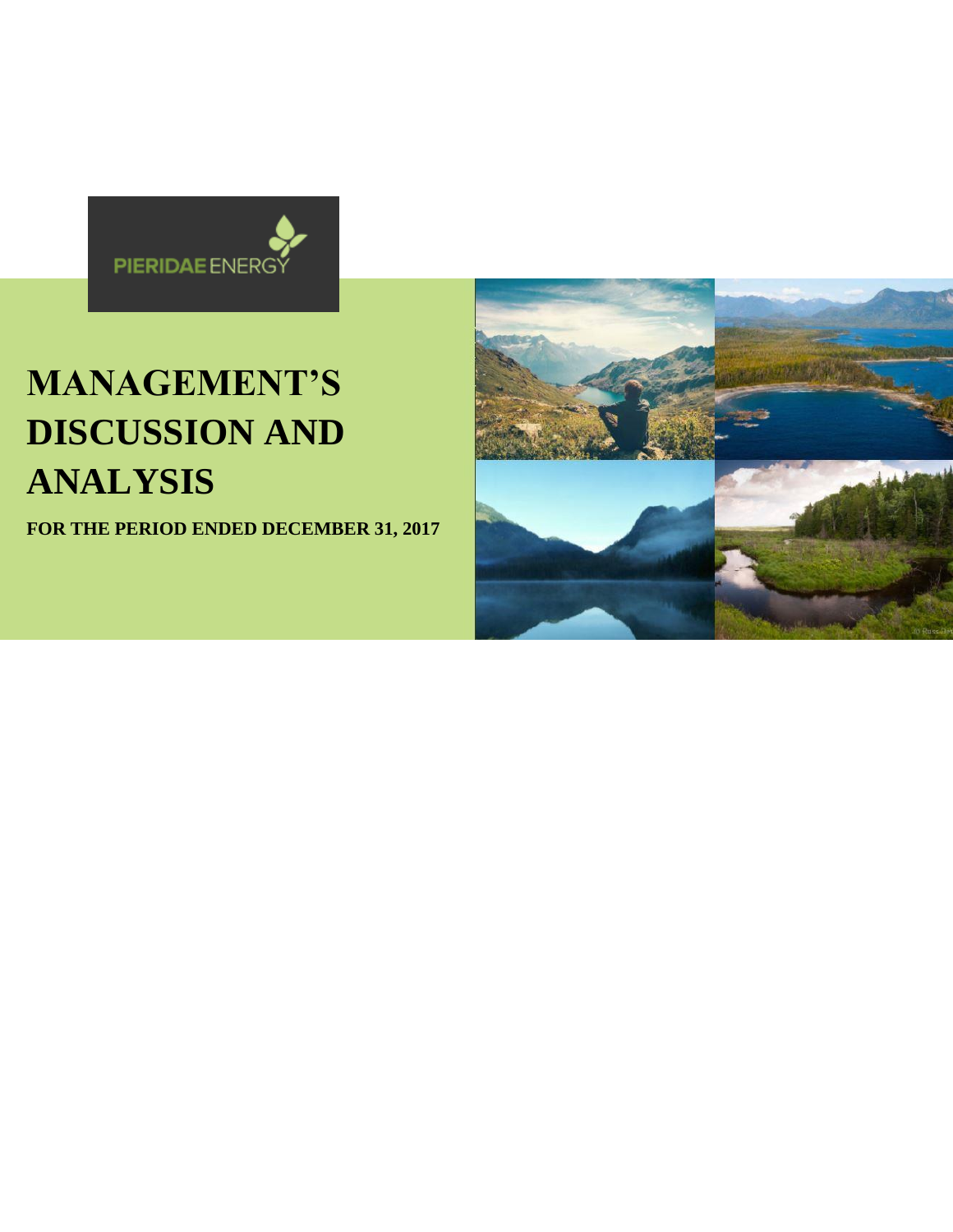This management's discussion and analysis ("MD&A") provides a review by management of the financial position and consolidated results of Pieridae Energy Limited ("Pieridae" or the "Company") for the year ended December 31, 2017 compared with the year ended December 31, 2016. This MD&A is dated March 15, 2018 and should be read in conjunction with the audited annual consolidated financial statements and the accompanying notes for the year ended December 31, 2017 available on the Company's website, www.pieridaeenergy.com, or on SEDAR, www.sedar.com. The financial statements have been prepared in accordance with International Financial Reporting Standards (IFRS). The reporting currency is the Canadian dollar (C\$) and all amounts are presented in Canadian dollars.

## **1. OUR BUSINESS AND MISSION**

The Company was formed on October 24, 2017 on the amalgamation of Pieridae Energy Limited and Pétrolia Inc. pursuant to a plan of arrangement effected pursuant to section 192 of the *Canada Business Corporations Act.* Pieridae is a reporting issuer or the equivalent in British Columbia, Alberta and Québec. It is listed on the TSX Venture Exchange under the symbol PEA.

Pieriade's mission is to build shareholder value by becoming the first fully integrated independent LNG producer in Canada. The Company is focused on the development of the Goldboro LNG Facility (as described below) and the acquisition and development of resource properties for the extraction of natural gas for use as feed gas in the production of LNG.

# **2. STRATEGIC OBJECTIVES AND PLANS**

Our principal business objective is to make a positive financial investment decision in regard to the Goldboro LNG Facility by the end of 2018 and, immediately thereafter, to commence the construction of the facility and to implement its complementary upstream strategy.

The Company intends to develop, construct and operate the Goldboro LNG Facility in the Municipality of the District of Guysborough, Nova Scotia. It is anticipated that the LNG will be produced from feed gas that is sourced principally from resource properties acquired, owned and developed by the Company and supplemented, as required, by the purchase of natural gas from independent producers in Canada and the United States under medium and long term contracts. The company is also engaged in the exploration and development of its licences in which it has an interest with the objective to develop said licences as appropriate.

The Company will also procure long-term pipeline transportation capacity on the TransCanada Mainline, the Maritimes & Northeast Pipeline and inter-connecting pipeline to ensure transportation of the feed gas to the facility.

The Company ensures that its commercial operations meet the highest safety standards while protecting the environment.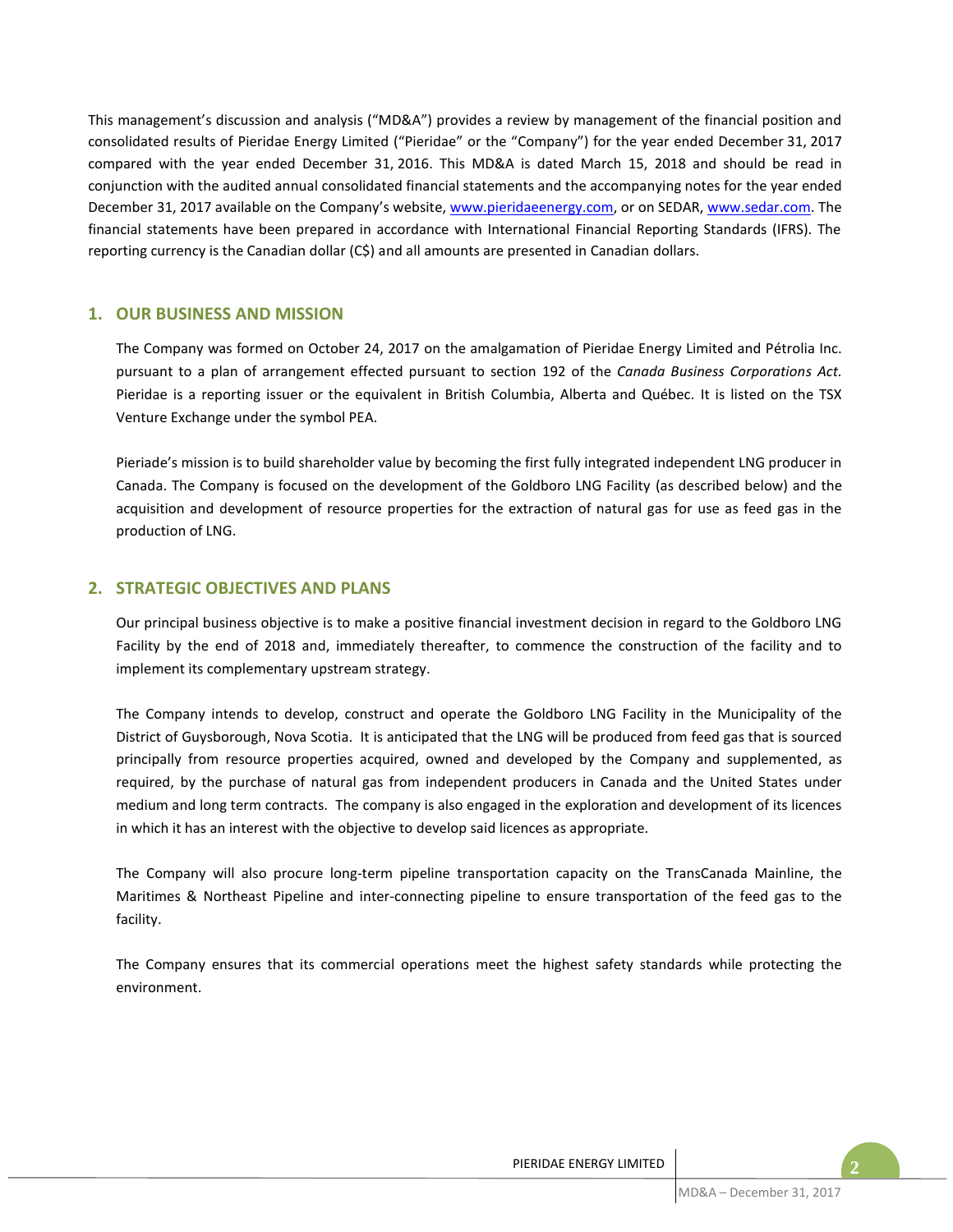# **3. OVERVIEW OF SIGNIFICANT EVENTS AND HIGHLIGHTS**

## **Goldboro LNG Facility**

The Goldboro LNG Facility will consist of an LNG processing facility, storage tanks, power plant, marine works and related infrastructure. The facility will be located at the Goldboro Industrial Park in Guysborough County, Nova Scotia. The natural gas supply feeding the facility is to be delivered via the existing Maritimes & Northeast Pipeline, the terminus of which is located directly adjacent to the facility. The intended markets for the LNG produced at the Goldboro LNG Facility are Europe, South America and Asia.

The Goldboro LNG Facility will be located approximately two kilometres from the communities of Goldboro in the west and Drum Head in the east, in Goldboro, Guysborough County, Nova Scotia. Initial permits allow for up to 10 million metric tons per annum (MMTPA) of LNG production capacity and the facility will be equipped to handle LNG carriers of up to 250,000 m3. The facility has obtained its Environment Assessment Approval, National Energy Board of Canada LNG export licence, United States Department of Energy LNG Free Trade Agreement and Non-Free Trade Agreement licences and United States Department of Energy Statement on Energy in Transit between Canada and the United States. On December 3, 2015, Pieridae completed the purchase of approximately 107.5 hectares (265.5 acres) of land located in the Goldboro Industrial Park, Nova Scotia which will be the site for the proposed Goldboro LNG Facility.

The Facility is the only LNG project on the East Coast of Canada that has both key permits for its current stage of development and a creditworthy offtake customer and Pieridae, along with its strategic partners, namely General Electric, CB&I, Uniper Global Commodities SE and ORLEN Upstream Canada, a wholly owned subsidiary of Poland's PKN ORLEN S.A., is well positioned to become the first LNG liquefaction project to be constructed in Canada.

Focused on the development of the Goldboro LNG Facility, we have embarked on a strategy to consolidate natural gas reserves in key natural gas basins to develop new international markets for Canadian and possibly U.S. natural gas. With its first acquisition of resources in New Brunswick and through to our merger with Pétrolia Inc., the Company seeks to build a long-term portfolio of natural gas to supply the Goldboro LNG Facility. We are the leading edge of the re-integration of the LNG value chain in North America. The development of our own natural gas prone properties will allow for a comprehensive risk management strategy. The Company is targeting the next wave of worldwide LNG production, post 2020, and has sold 50% of the initial capacity of the Goldboro LNG Facility under a 20 year, take-or-pay contract with Uniper Global Commodities SE, a wholly owned subsidiary of Uniper SE, one of Europe's largest gas companies.

On February 27, 2018, Pieridae announced that it has engaged Morgan Stanley & Co, LLC and SG Americas Securiries, LLC as financial advisors to the Company in procuring up to US \$10 billion in equity and project financing to fund the construction of Goldboro LNG Facility and securing the Company's mandate to become the first independently operated integrated LNG project in Canada.

Pieridae forecasts continuing significant growth in international and domestic markets for liquefied natural gas as consumers look to replace oil with cleaner burning natural gas in the electricity and transportation sectors.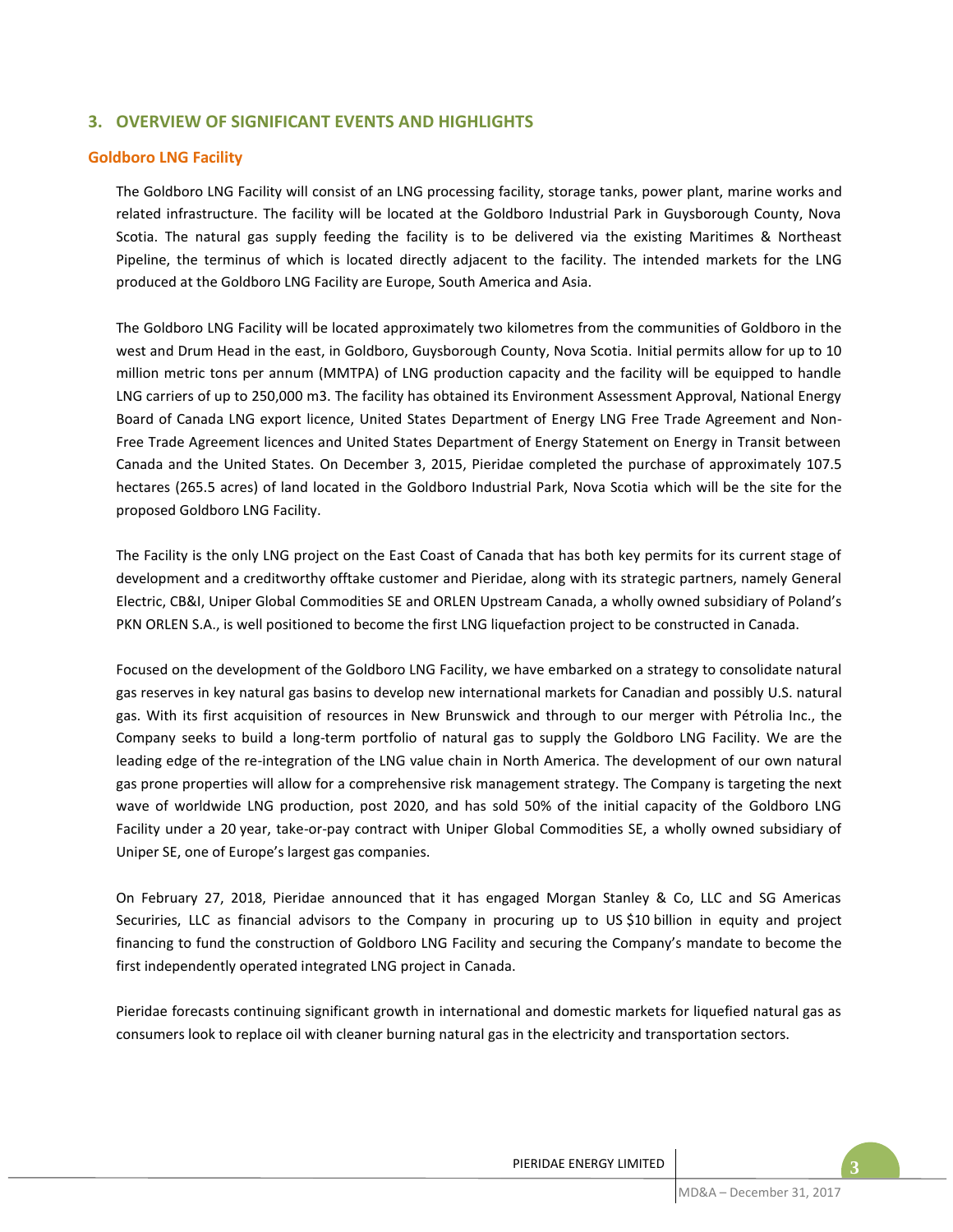## **Business combination with Pétrolia Inc.**

#### **The Arrangement**

Pieridae was formed on on October 24, 2017 with the completion of the amalgamation of Pieridae Energy Limited ("Former Pieridae") and Pétrolia Inc. pursuant to a Plan of Arrangement under Section 192 of the *Canada Business Corporations Act*. Each common share in Former Pieridae was exchanged for 2.2057526 shares in Pieridae and each common share in Pétrolia Inc. after consolidation on a 1 for 12 basis was exchanged for 1 share in Pieridae. After completion of the Arrangement, Pétrolia shareholders held 18.40%, and Former Pieridae shareholders held 81.60%, of the outstanding common shares of Pieridae.

On November 1, 2017, the Company announced that it satisfied the TSX Venture Exchange Inc. listing conditions and consequently the Final Exchange Bulletin pertaining to the Arrangement was issued at that date. Effective November 2, 2017, the common shares or Pieridae of which 49,794,069 were issued and outstanding, commenced trading on the TSX Venture Exchange and the common shares of Pétrolia Inc. were delisted.

Following closing of the Arrangement, the board of directors of Pieridae (the "Board") appointed Myron Tétreault as Chairman of the Board, and proceeded to form: (i) an Audit Committee comprised of Charles Boulanger, Andrew Judson and Myron Tétreault; (ii) a Governance and Compensation Committee comprised of Matthew Rees, Alfred Sorensen and Andrew Judson; and (iii) a Reserves, Health, Safety and Environment Committee comprised of Matthew Rees, Charles Boulanger and Myron Tétreault.

Mr. Alfred Sorensen is the Chief Executive Officer of the Company while Mr. Thomas Dawson is the President, Business Development, Mr. Martin Bélanger is the President, Operations and Engineering and Mr. Mario Racicot is the Chief Financial Officer. The Company maintains its current offices in Calgary, Québec City and Halifax.

The Arrangement enabled Pieridae to strategically position itself in the North American equity markets as a developing fully integrated energy company, from upstream production to the sale of LNG (field to flange). Pieridae's proposed Goldboro LNG Facility combined with the resource properties formerly held by Pétrolia Inc., constitute an opportunity for investors to participate in the growth and development of Canada's only integrated LNG facility holding key permits and approvals for its current stage of development. The combined expertise and diversification of the two predecessor companies provide Pieridae with the potential for an effective and sustainable long-term growth plan.

#### **Private placement and convertible loan**

On August 25, 2017, Former Pieridae closed a private placement of subscription receipts at a price of \$12.50 per subscription receipt for gross proceeds of \$25,651,625, comprising a cash amount of \$24,632,500 and \$1,019,125 in subscription receipts issued to agents as commission. Furthermore, the full amount of the Pieridaie convertible loan of US\$5,000,000 was converted into Pieridae shares immediately before the closing of the Arrangement. Each subscription receipt was automatically converted into one Pieridae share immediately prior to the completion of the Arrangement. Each of these Pieridae shares was exchanged for 2.2057526 shares in Pieridae when the Arrangement was completed.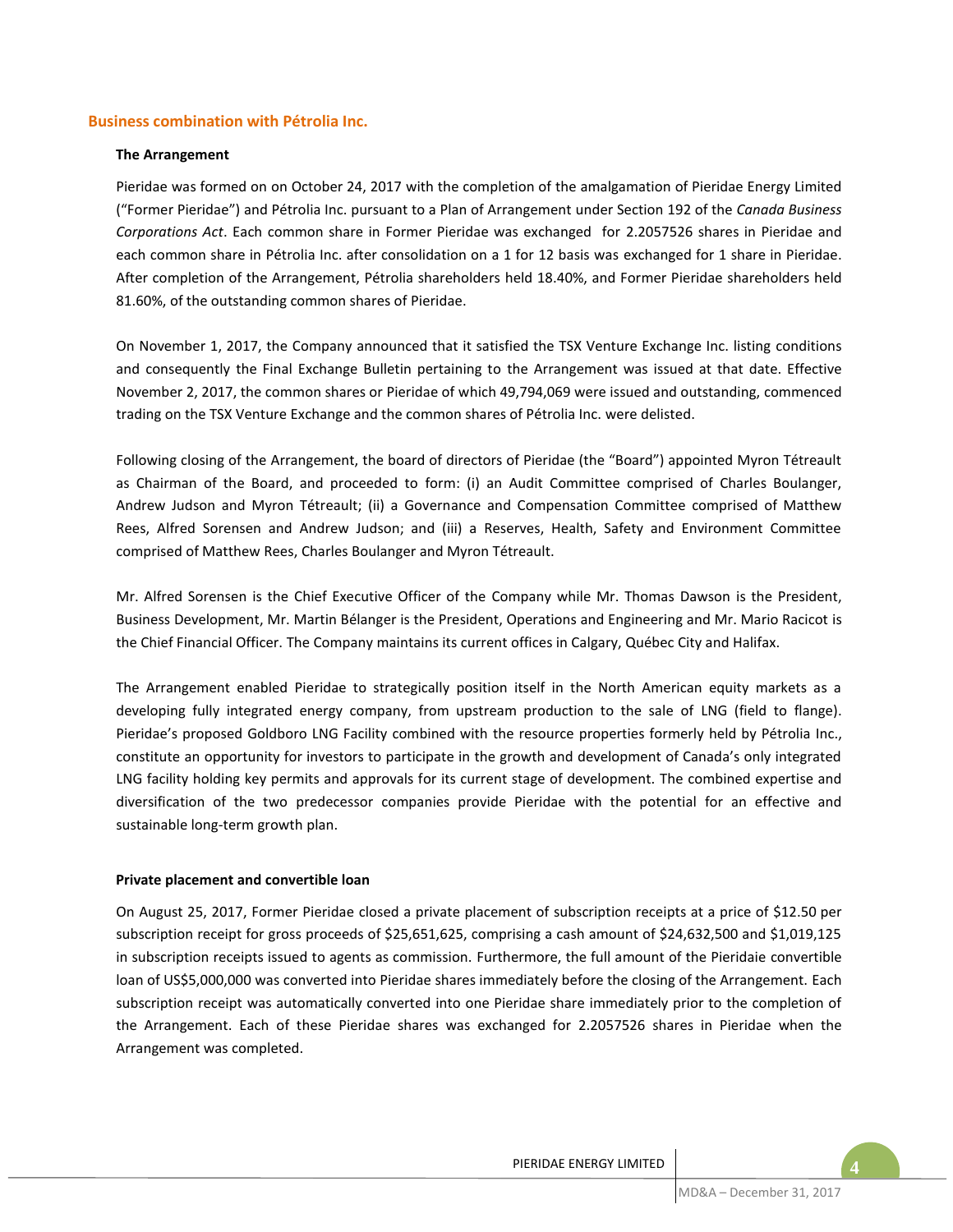The net proceeds of the private placement will be used to fund certain activities to allow Pieridae to reach the final investment decision with respect to the Goldboro LNG Facility as well as operational, exploration and working capital needs.

## **Bourque project**

As of November 23, 2017, Pieridae announced the update of a report prepared by Sproule Associates Limited ("Sproule") for its Bourque property. The partners on the Bourque project are Pieridae, Ressources Québec and Tugliq. Pieridae is the operator of Bourque and majority owner.

This update follows the re-entry drilling of Bourque No. 1 (Bourque HZ No. 1R1) and drilling of a second horizontal well (Bourque HZ No. 3) on the same site. Upon completion of the drilling of these wells in December 2016, the Company installed pressure gauges and the wells were shut-in for the winter. In May 2017, these gauges were recovered with additional production tests conducted in July 2017.

The results of the production tests and sample analyses have been used to assess the best means to put these wells into production. In late August, Sproule received all this new data as well as 66 km<sup>2</sup> of reprocessed 3D seismic data obtained in 2015. Sproule was then mandated to prepare an update of the evaluation report of the resource contained within the Bourque project, effective as of September 30, 2017. The final report was delivered on November 15, 2017.

As of December 30, 2017, the TotalPetroleum Initially-in-Place ("TPIIP") contained in the Bourque reservoir is estimated to be at 827 million barrels. This volume is bracketed by estimates made with 90% and 10% certainty resulting in volumes of 256 million barrels and 1,606 million barrels respectively. These estimates do not account for the amount of petroleum in place thought to be recoverable nor the economic factors in their eventual development, both of which may be affected by the completion and production methodologies utilized in the wells.

The operations on these two wells have established the presence of oil and gas in the reservoir. It has also revealed that the reservoir is tight and will require some stimulation to allow for economic production.

# **4. FORWARD-LOOKING STATEMENTS**

Certain statements contained in this MD&A are forward-looking statements regarding in particular future events or anticipated economic results or outlooks or future business opportunities of the Company. All statements other than statements of historical fact may be considered forward-looking statements. Forward-looking statements often, but not always, contain words such as "seek," "anticipate," "plan," "continue," "estimate," "expect," "may," "will," "project," "predict," "potential," "target," "intend," "understand,""could," "might", "should", "believe" and similar expressions.

**5**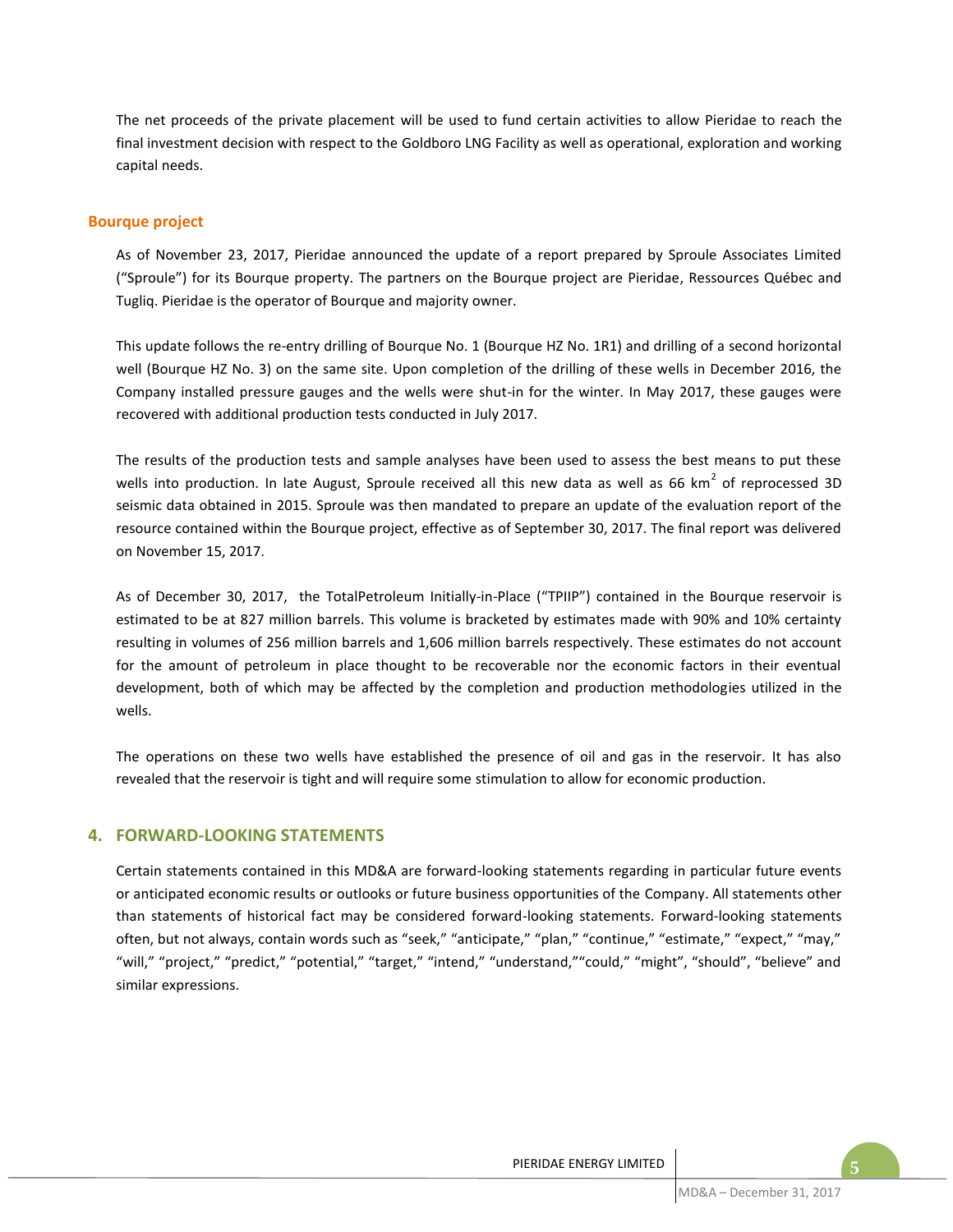The Company is of the view that the expectations set out in these forward-looking statements are reasonable but makes no warranties that they will materialize. These statements have been made as at the date of this MD&A and are based on a certain number of assumptions that might prove to be inaccurate, particularly those relating to:

- The completion and results of the Company's future work;
- **The Company's capacity to secure financing;**
- **The positive Final Investment Decision;**
- The scale of discoveries or production of hydrocarbons;
- **The Company's ability to secure feed gas;**
- **The Company's capacity to sign transportation agreements;**
- The schedule and costs of the work planned by the Company and its partners;
- **•** Oil and natural gas prices; and
- **Regulatory impacts.**

These forward-looking statements involve risks and uncertainties relating in particular to the Company's activities. Actual results may differ materially from those stated or implied in these forward-looking statements. The factors that may cause actual results to differ materially include, but are not limited to, the risk factors described under the "Risk factors" section in this MD&A, and which represent, according to the Company's knowledge, the risks known and unknown as well as the uncertainties facing us as at December 31, 2017.

Investors should not place undue reliance on forward-looking statements, as there can be no assurance that the plans, intentions or expectations upon which they are based will materialize. Readers are cautioned that the foregoing list of important factors is not exhaustive. Investors who base their opinion on the Company's forward looking statements should carefully consider the above factors as well as the uncertainties they represent and the risk they entail. Readers are cautioned not to place undue reliance on the Company's forward-looking statements.

Last, the Company does not intend, and does not assume any obligation, to update these forward-looking statements, except as required by applicable law.

# **5. TERRITORIES UNDER LICENCE AND PARTNERSHIPS**

Pieridae holds licences for and interests in an area of over 10 117.75 square kilometres (km<sup>2</sup>), amounting to nearly 22.7% of Québec's territory under licence. Located in Eastern Québec, these areas are largely known for their oil potential. Pieridae's territories under licence also offer the potential of discovering natural gas possibly containing liquid natural gas.

There are two partnership agreements covering portions of the Company's territories under licence:

- For the Baie-des-Chaleurs–Matapédia and Ristigouche licences, Pieridae and Saint-Aubin Énergie S.A.S. (a subsidiary of Maurel & Prom and Maurel & Prom International), each hold a 50% interest in 13 licences covering an area of over 1,800 km².
- The interests in the four Bourque property licences are as follows: Pieridae 51.03%; TUGLIQ Energy S.A.R.F. – 3.97%; and Ressources Québec inc. – 45%.
- The remaining licence blocks are wholly owned by Pieridae.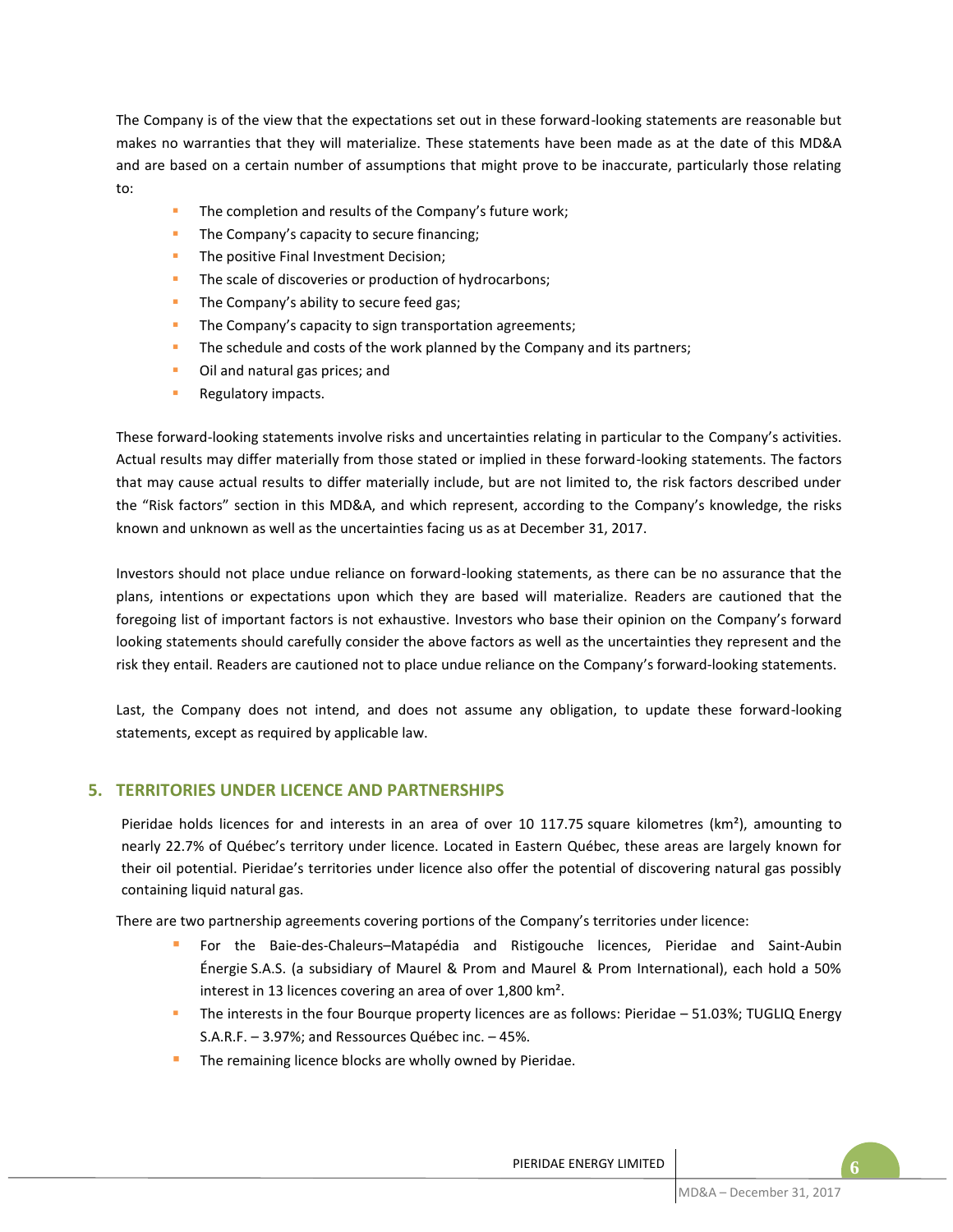

The following map plots the locations of the licences held by Pieridae Energy and its partners.

Pieridae also holds a 20% interest in Pieridae Production LP, which owns certain natural gas resource properties situated in New Brunswick. Under certain circumstances it is possible for Pieridae to increase this interest to 50%. However, there is presently a government imposed moratorium on the use of hydraulic fracturing in New Brunswick which effectively prevents any further exploration and development by Pieridae Production LP ("PPLP")of its natural gas resource properties in that province. The other partner in Pieridae Production LP is ORLEN Upstream Canada Ltd., an affiliate of Polski Koncern Naftowy Orlen Spółka Akcyjna which is a public corporation listed on the Warsaw stock exchange and is a major Polish oil refiner and petrol retailer with operations in Poland as well as the Czech Republic, Germany and the Baltic States.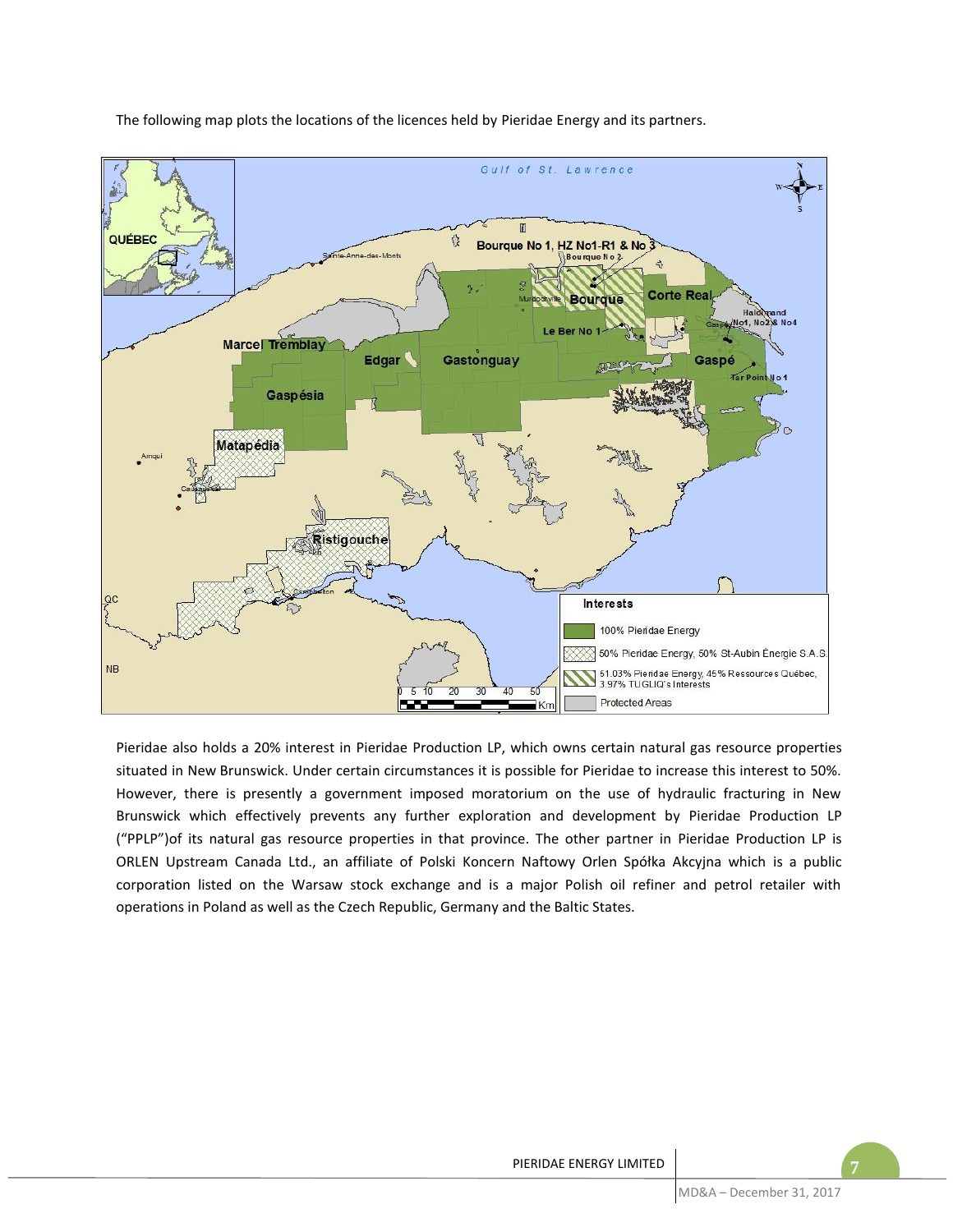# **6. PROJECTS, WORK PROGRAMS AND OUTLOOK**

## **Goldboro LNG Project**

## **Project outlook**

Pieridae carries on its business indirectly, through its several limited partnerships in which it holds an interest as shown in the diagram below. Pieridae's Midstream Activities are carried on through its 99% interest in Goldboro LNG LP while its Upstream Activities in the United States and in New Brunswick are carried on through its 100% interest in Goldboro LNG LP II and its 20% interest in Pieridae Production LP, respectively.



Pieridae is in the development stage of its Midstream Activities and is in the early acquisition stage of its Upstream Activities and therefore is not earning revenues from the sale of LNG, natural gas or any other product or service.

Pieridae anticipates that it will produce and procure sufficient natural gas supply, and will secure sufficient pipeline transportation capacity, to be able to make a positive Financial Investment Decision ("FID") in relation to the proposed Goldboro LNG Facility on or before December 31, 2018 and that the construction and commissioning of the Goldboro LNG Facility will be completed approximately four years thereafter. As of the date of the report, Pieridae hasn't yet entered into a natural gas supply agreement for the Goldboro LNG Facility.

The Goldboro LNG Facility will be located on the Atlantic Ocean coast of the Municipality, approximately two kilometres from the communities of Goldboro in the West, and Drum Head in the East. The Facility will include one or possibly two liquefaction trains, each with the annual production capacity of approximately 5 MTPA of LNG, a power plant which will generate the electricity required to produce LNG, two LNG storage tanks as well as marine structures and a jetty which will be equipped to accommodate two LNG carriers of up to 250,000 m3 of LNG each.

**8**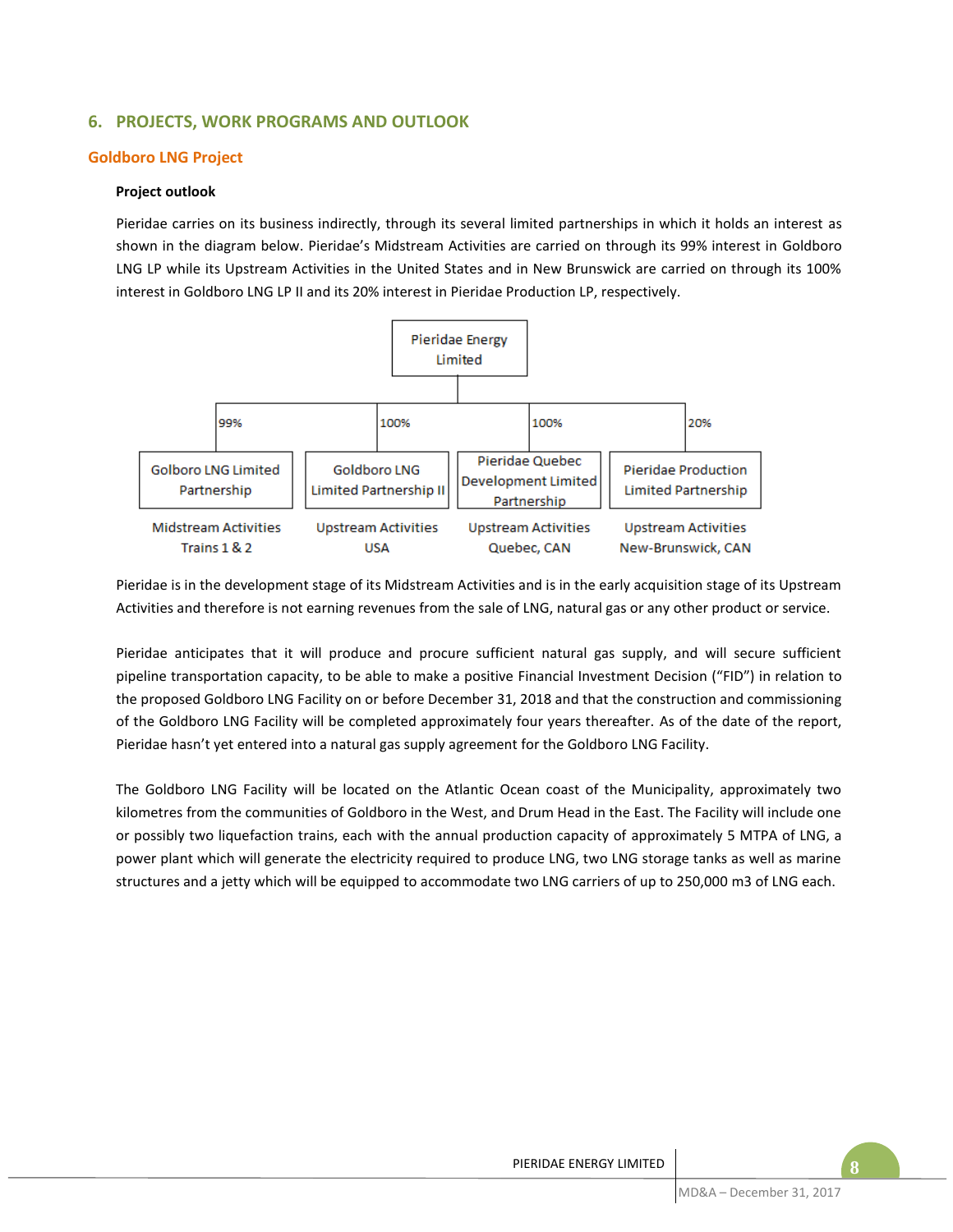The following are engineering diagrams of the proposed Goldboro LNG Facility:



Goldboro LNG LP contracted CB&I UK Limited and CB&I Canada Limited which have completed the Front End Engineering and Design ("FEED") of the Goldboro LNG Facility and Pieridae Energy is now preparing to request the Class-2 open book cost estimate for the facility and to negotiate an engineering, procurement and construction contract.

In order to assist Pieridae Energy to secure project financing for the construction of the first train of the Goldboro LNG Facility, Uniper, on behalf of Goldboro LNG LP, filed a request under the "Untied Finance Credit" program sponsored by the Federal Republic of Germany, for a preliminary determination of whether such project financing would qualify for a loan guarantee from the German federal government. The Application was reviewed by both PriceWaterhouseCoopers Aktiengesellschaft Wirtschaftsprüfungsgesellschaft and Euler Hermes Deutschland A.G. which confirmed, as the joint representatives of the German government, that, in principle, construction of the first train of the Goldboro LNG Facility would qualify for a US \$3 billion loan guarantee under the Untied Finance Credit program provided that, among other things, at least 1.5 MTPA of the LNG produced from the first train of the Goldboro LNG Facility is delivered by Uniper to the Netherlands for regasification and is then transported by pipeline to the Federal Republic of Germany for consumption in its domestic gas market. Uniper is contractually obligated, pursuant to the LNG Sale and Purchase Agreement to satisfy this condition at all relevant times.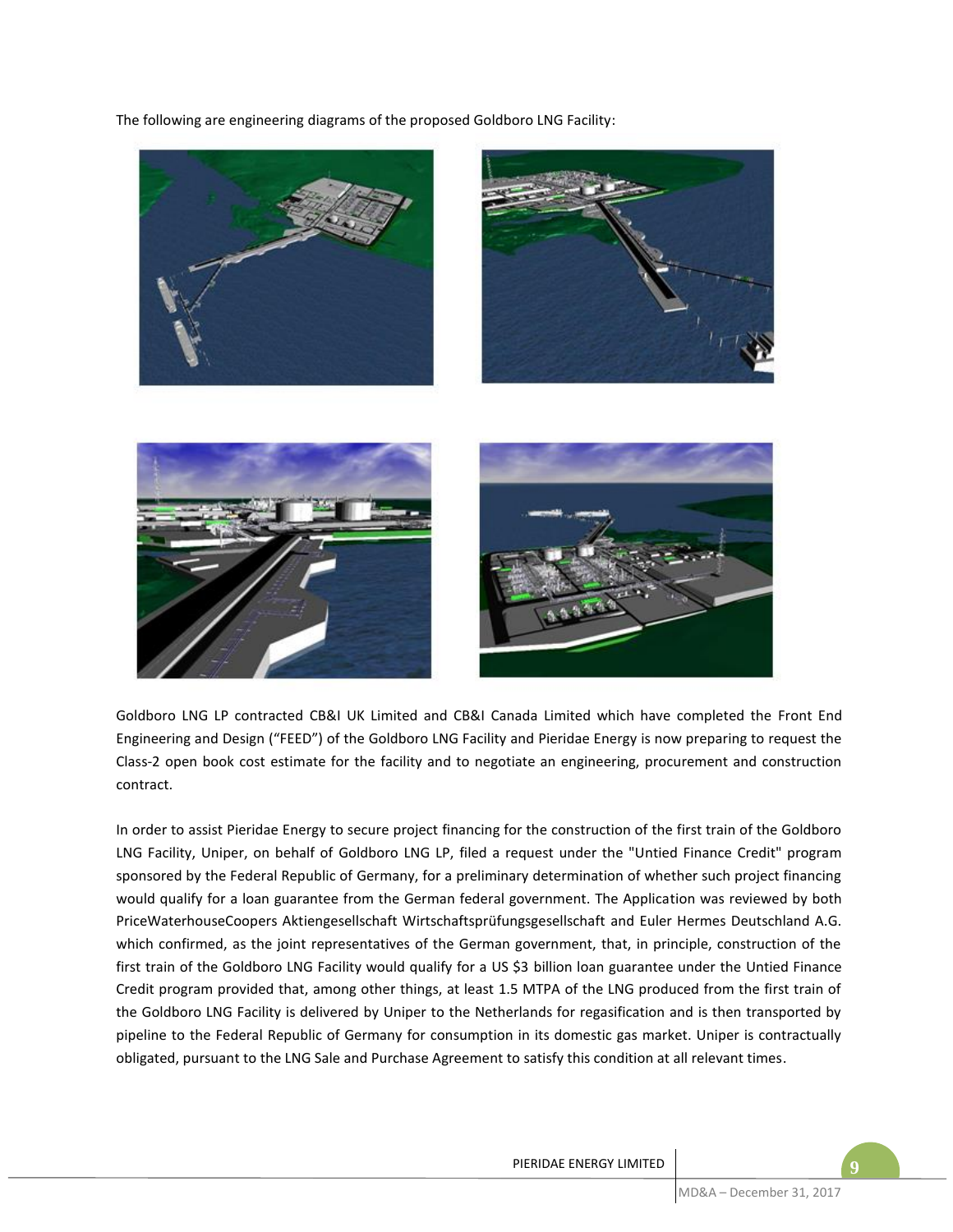## **Work completed and status update**

The major achievements in the development of the Goldboro LNG Project include the following:

- 1. The confirmation in principle on April 25, 2013 that the project financing that is secured for the construction of the first train of the Goldboro LNG Facility will qualify for a US \$3 billion loan guarantee from the German federal government provided that, among other things, at least 1.5 MTPA of the LNG produced from the first train of the Goldboro LNG Facility is delivered by Uniper to the German domestic gas market. Uniper is contractually obligated to satisfy this condition at all relevant times.
- 2. The pre-sale of 4.8 MTPA of LNG annually, on a "take or pay" basis to Uniper Global Commodities S.E., previously E.ON Global Commodities S.E., ("Uniper"), agreed to on May 31, 2013, for a term of 20 years commencing at the start of commercial deliveries of LNG. This annual volume of LNG represents substantially all of the LNG production from one of the two planned liquefaction trains of the Goldboro LNG Facility
- 3. The successful completion of the environmental assessment, by the Minister of the Environment of Nova Scotia (the "Minister"), of the proposed Goldboro LNG Facility to be located on the Project Site on March 31, 2014 further renewed in August 2015 and October 2017.
- 4. The issuance by the US DOE of Order No. 3639 on May 22, 2015 authorizing the annual export, by pipeline, of up to 292 Bcf of natural gas sourced from the United States to Canada for end use in Canada or, after liquefaction in Canada, to export, by vessel, the LNG produced from such natural gas to countries with which the United States has a free-trade agreement. This authorization is for a period of twenty years commencing on the earlier of date of first export and May 22, 2022.
- 5. The issuance by the National Energy Board ("NEB") of Export Licence GL-313 on August 13, 2015 (ultimately approved May 26, 2016) authorizing the export from Canada up to 16.675 billion cubic meters of natural gas each year for a period of twenty years commencing on the date of first export.
- 6. The issuance by the NEB of Import Licence GL-314 on August 13, 2015 (ultimately approved May 26, 2016) authorizing the import to Canada up to 11.845 billion cubic meters of natural gas each year for a period of twenty years commencing on the date of first import.
- 7. The identification of the Project Site and its acquisition on December 3, 2015.
- 8. The acquisition of a 20% interest in PPLP in 2015 which owns certain natural gas resource properties situated in New Brunswick. Under certain circumstances it is possible to increase this interest to 50%. However, there is presently a government imposed moratorium on the use of hydraulic fracturing in New Brunswick which effectively prevents any further exploration and development by PPLP of its natural gas resource properties in that province. The other partner in PPLP is ORLEN Upstream Canada Ltd., an affiliate of Polski Koncern Naftowy Orlen Spółka Akcyjna which is a public corporation listed on the Warsaw stock exchange and is a major Polish oil refiner and petrol retailer with operations in Poland as well as the Czech Republic, Germany and the Baltic States.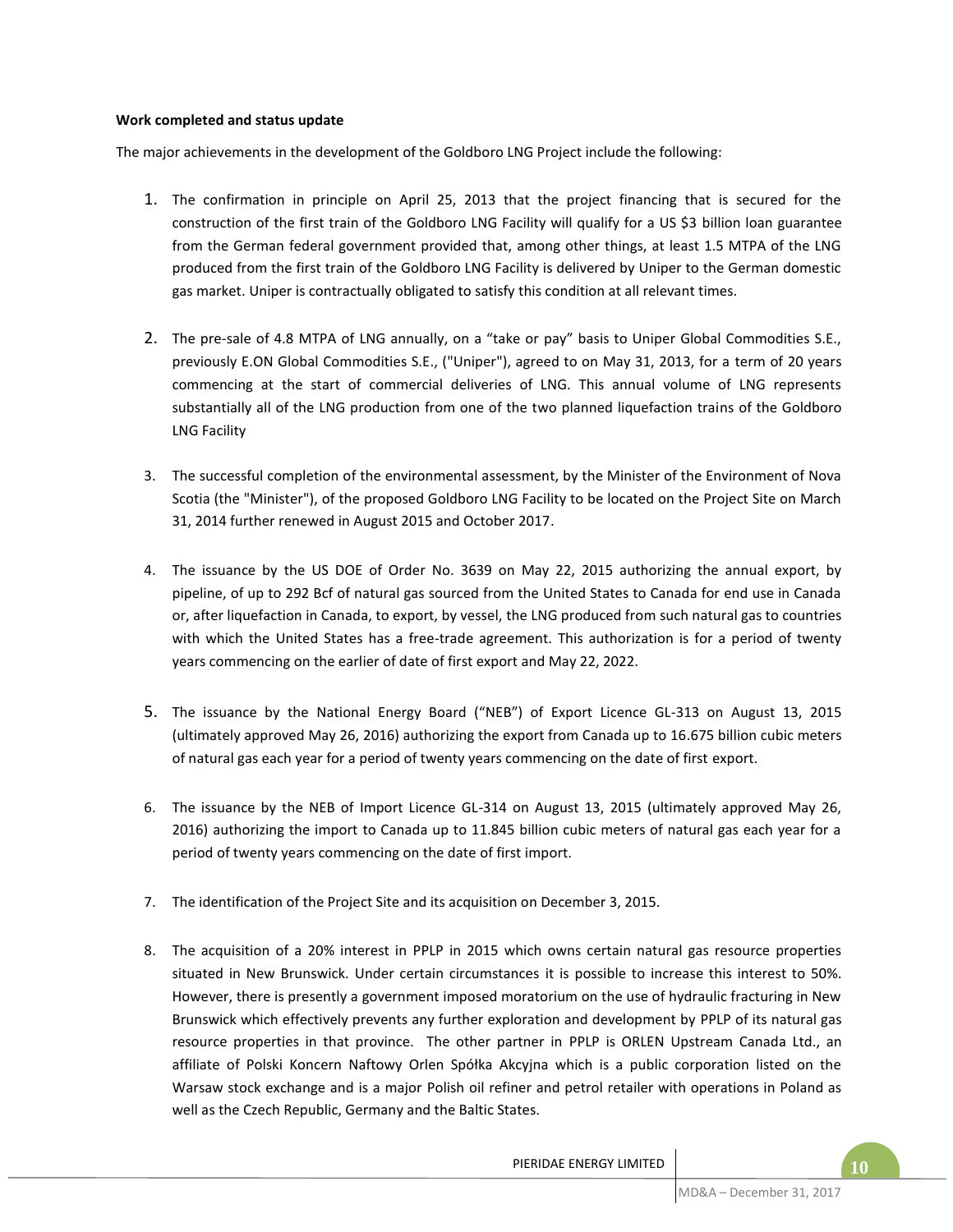- 9. The issuance by the US DOE of Order No. 3768 on February 5, 2016 authorizing the annual export, using the capacity of the U.S. portion of the M&N Pipeline that is in service as of February 5, 2016, of up to 292 Bcf natural gas sourced from the United States to Canada for liquefaction in Canada and re-export as LNG to countries with which the United States does not have a free-trade agreement. This authorization is for a period of twenty years commencing on the earlier of the date of first commercial re-export and February 5, 2023. The volume of natural gas that is authorized for export under Order No. 3768 is not additive to the volume of natural gas that is authorized for export under Order No. 3639.
- 10. The successful negotiation of a collective agreement on May 3, 2017 affecting 15 of the relevant trade unions in Nova Scotia which will be relied upon to construct the Goldboro LNG Facility and the issuance by the Labour Board (Nova Scotia) on July 28, 2017 of order LB-1322 and order LB-1323 declaring that the collective agreement is a project agreement with effect commencing July 27, 2017 in accordance with subsection 5(3) of the Construction Project Labour Relations Act (Nova Scotia).
- 11. The Business Combination with Pétrolia in 2017. Pieridae now owns certain natural gas resource properties situated in Québec.

## **Completed Milestones**

#### *Project Site Acquisition*

On December 3, 2015 Pieridae acquired the beneficial interest in and to the Project Site from the Municipality of Guysboro in consideration for \$3,2 million. The Project Site consists of approximately 107.5 hectares (265.5 acres) of unimproved land situated within the Goldboro industrial park. The Project Site is a suitable location for the proposed Goldboro LNG Facility for several reasons including the fact that the Goldboro industrial park is the origination point of the main line of the Canadian portion of the Maritimes & Northeast Pipeline (the "M&N Pipeline") as well as the landfall site for the Sable natural gas pipeline. The Project Site also has sheltered access to the deep water of Isaacs Harbour.

Legal title to the Project Site is held by 9290834 as bare trustee and agent of Pieridae pursuant to a declaration of bare trust and agency agreement made by 9290834 and Pieridae as of November 4, 2015. Pieridae has the right, exercisable on sixty (60) days prior notice at any time before March 31, 2019, to require the Municipality to repurchase the Project Site for \$3,2 million on the terms and conditions of a put option registered against title to the Project Site. In addition, the Municipality has the right, exercisable on sixty (60) days prior notice, to repurchase the Project Site for \$3,2 million on the terms and conditions of a call option registered against title to the Project Site if Pieridae either: (a) fails to make a final investment decision to proceed with the construction of the Goldboro LNG Facility on or before December 31, 2018; or (b) fails to obtain all regulatory permits that are necessary to construct the Goldboro LNG Facility on or before December 31, 2018.

#### *Environmental Assessment*

On March 21, 2014, the Minister approved the proposed Goldboro LNG Facility pursuant to section 40 of the Environment Act (Nova Scotia) and subsection 26(1) of the Environmental Assessment Regulations. The approval is subject to approximately forty conditions which are described in more detail at:

http://novascotia.ca/nse/ea/goldboro-lng/conditions.pdf.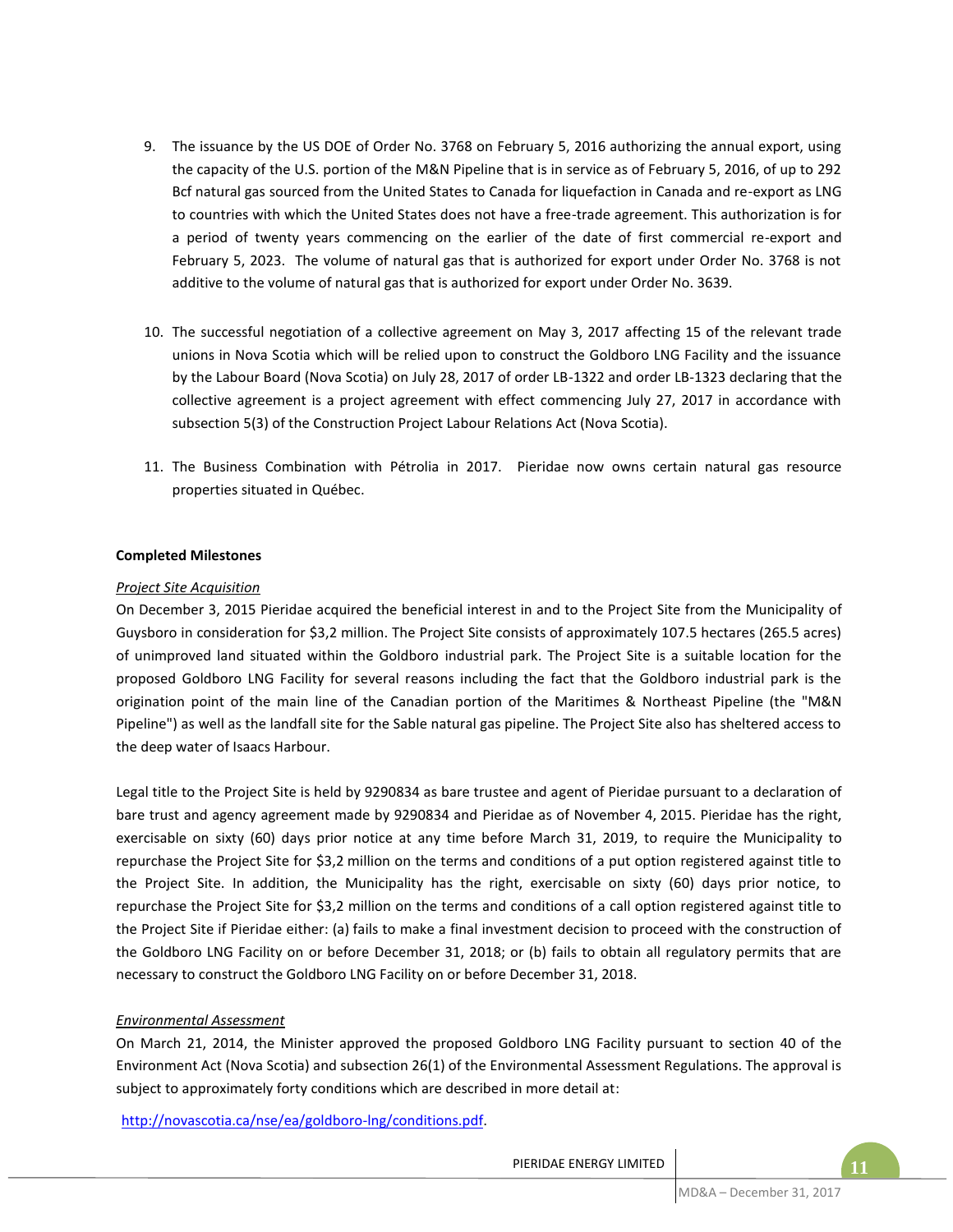One of the conditions (condition 1.3) requires that Pieridae commences work on the Goldboro LNG Facility within two years of the issuance of the approval unless granted a written extension by the Minister. On August 6, 2015, the Minister issued to Pieridae written confirmation that the deadline to commence work on the Goldboro LNG Facility is extended to March 21, 2019.

The Canadian Environmental Assessment Agency determined pursuant to paragraph 128(1)(c) of the Canadian Environmental Assessment Act (Canada) that a federal environmental assessment was not required to be obtained by Pieridae in relation to the proposed Goldboro LNG Facility.

## *Environmental Protection*

Pieridae is subject to, and to the best of its knowledge is in compliance with, federal, provincial and municipal environmental legislation in all of its areas of activity. Pieridae recognizes that it must conduct all of its activities in a manner that both protects and preserves the environment.

# *Upstream Strategy*

On March 4, 2013, Pieridae entered into an agreement with Contact Exploration Inc. (subsequently Kicking Horse Energy Inc.) to establish Pieridae Production LP (PPLP) in order to acquire and develop natural gas resources in New Brunswick. As at January 1, 2014, Pieridae, as a limited partner, had a 16.98% interest in PPLP and has made no further contributions to PPLP during that year. During 2015 Pieridae invested an additional \$750,000 in PPLP, increasing its ownership interest to 20%. Pieridae is entitled to contribute an additional \$14,125,000 to PPLP prior to any further funding by the other partner, and to thereby increase its ownership in PPLP to 50%. In late 2015, ORLEN Upstream Canada Ltd. acquired Kicking Horse Energy Inc.

There is presently a government imposed moratorium on the use of hydraulic fracturing in New Brunswick which effectively prevents any further exploration and development by PPLP of its natural gas resource properties in that province.

On October 24th 2017, Pieridae entered into an agreement with Pétrolia inc., acquiring properties amounting to nearly 22.7% of Québec's territory under licence and located in the eastern part of the province.

## The LNG Purchase and Sale Agreement

Pieridae Energy and Uniper have entered into an agreement dated May 31, 2013, as amended on February 3, 2016 and June 2, 2017 (the "LNG Sale and Purchase Agreement") which contemplates the sale each year by Goldboro LNG LP, and the purchase by Uniper on a "take or pay" basis, of 4.8 MTPA of LNG for a term of 20 years commencing at the start of commercial deliveries of LNG. Title and risk to the LNG will pass from Goldboro LNG LP to Uniper at the point that the LNG passes from the Goldboro LNG Facility to the customer's LNG vessel. The price of LNG is expressed in U.S. dollars and is determined primarily by reference to the prevailing price for natural gas quoted on a prescribed European index discounted for costs incurred by the customer for the transportation and regasification of LNG. Under the terms of the LNG Sale and Purchase Agreement, Uniper has the right to terminate the agreement in accordance with its terms, including in the event Goldboro LNG LP fails to meet certain milestone deadlines (and such deadlines are not extended as agreed to between Uniper and Goldboro LNG LP).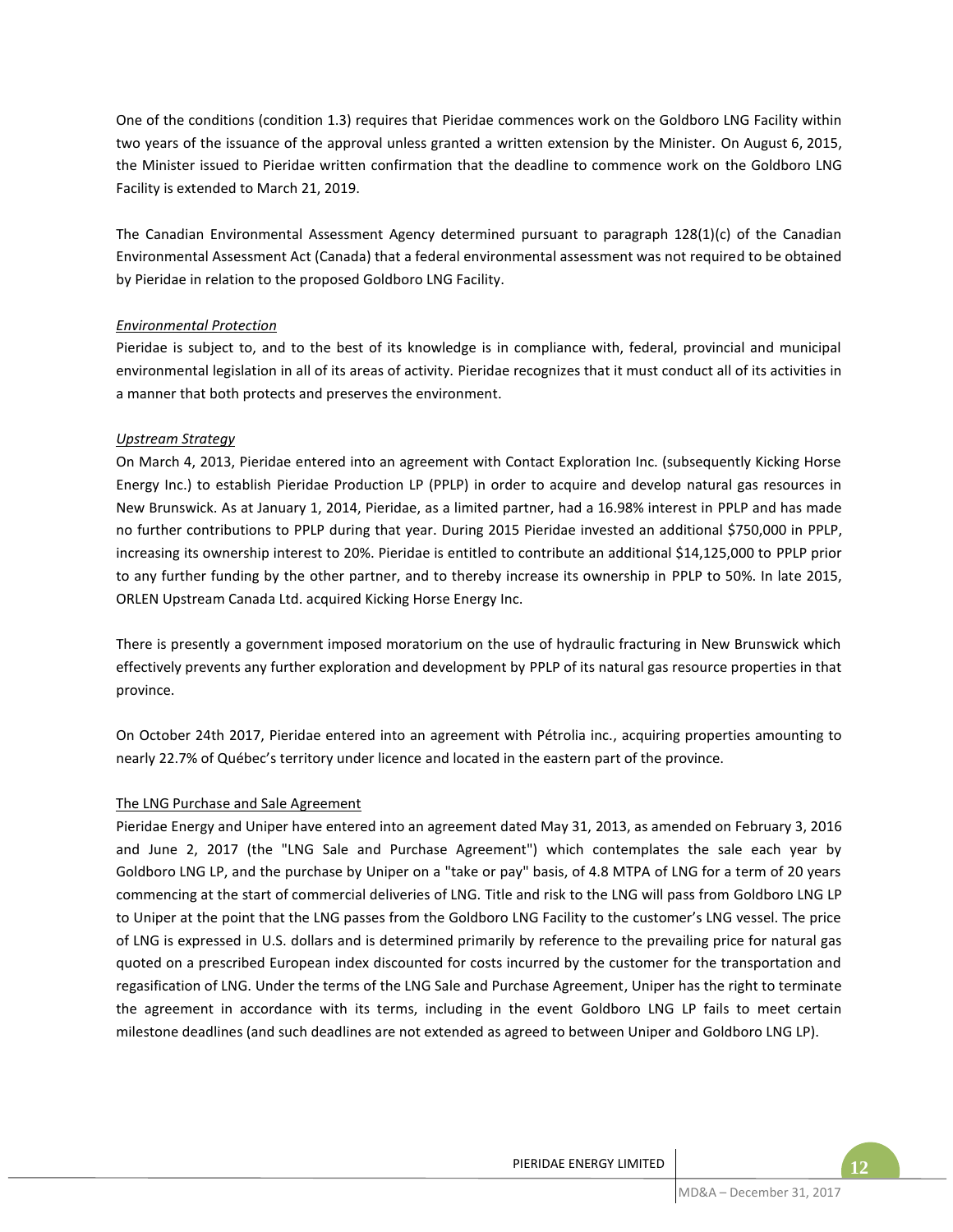## Labour Matters

In order to establish a basis for determining the labour component of the construction cost of the Goldboro LNG Facility and to ensure that the construction of the Facility is not interrupted by a labour dispute, Pieridae Energy negotiated a project special needs collective agreement (the "Collective Agreement") affecting 15 of the relevant trade unions in Nova Scotia, of which 13 have signed and ratified the Collective Agreement.

On May 8, 2017 Nova Scotia Construction Labour Relations Association Limited, acting as the bargaining agent of Goldboro LNG LP, applied to the Labour Board (Nova Scotia) pursuant to subsection 5(1) of the Construction Project Labour Relations Act (Nova Scotia) for an order declaring the Collective Agreement to be a project agreement and declaring it to be in effect and thereby binding on all relevant trade unions. This application was opposed by the Operating Engineers, Local 721 which had applied to the Labour Board (Nova Scotia) under subsections 14(1) and 15(1) of the Construction Project Labour Relations Act (Nova Scotia) for a hearing to determine whether or not the Collective Agreement has the requisite approval of 85% of the relevant trade unions. That hearing was held on July 27, 2017. On July 28, 2017 the Labour Board (Nova Scotia) issued order LB-1322 and order LB-1323 declaring that the Collective Agreement is a project agreement and that it is effective commencing July 27, 2017 in accordance with subsection 5(3) of the Construction Project Labour Relations Act (Nova Scotia).

## Market and Marketing Plans

Goldboro LNG LP has pre-sold substantially all of the LNG production from one of the two liquefaction trains planned for the Goldboro LNG Facility to Uniper under the LNG Sale and Purchase Agreement for a term of twenty years commencing at the start of commercial production.

Pieridae is in discussions with potential customers for the pre-sale of the LNG production from the second liquefaction train planned for the Facility.

#### Regulatory - Canada

On August 13, 2015 the National Energy Board confirmed its decision, subject to the approval of the Governor in Council, to issue a licence to Pieridae Energy to:

- Export from Canada up to 16.675 billion cubic meters of natural gas each year for a period of twenty years commencing on the date of first export ("Export Licence GL-313"); and
- Import to Canada up to 11.845 billion cubic meters of natural gas each year for a period of twenty years commencing on the date of first import ("Import Licence GL-314").

On May 26, 2016, the Governor in Council approved Export Licence GL-313 and Import Licence GL-314 pursuant to section 117 of the National Energy Board Act (Canada).

## Regulatory - United States

On May 22, 2015, the Department of Energy of the United States (the "US DOE") issued an order ("Order No. 3639") granting Goldboro LNG LP II authorization to export annually, by pipeline, up to 292 Bcf of natural gas sourced from the United States to Canada for end use in Canada or, after liquefaction in Canada, to export, by vessel, the LNG produced from such natural gas to countries with which the United States has a free-trade agreement. This authorization is for a period of twenty years commencing on the earlier of date of first export and May 22, 2022.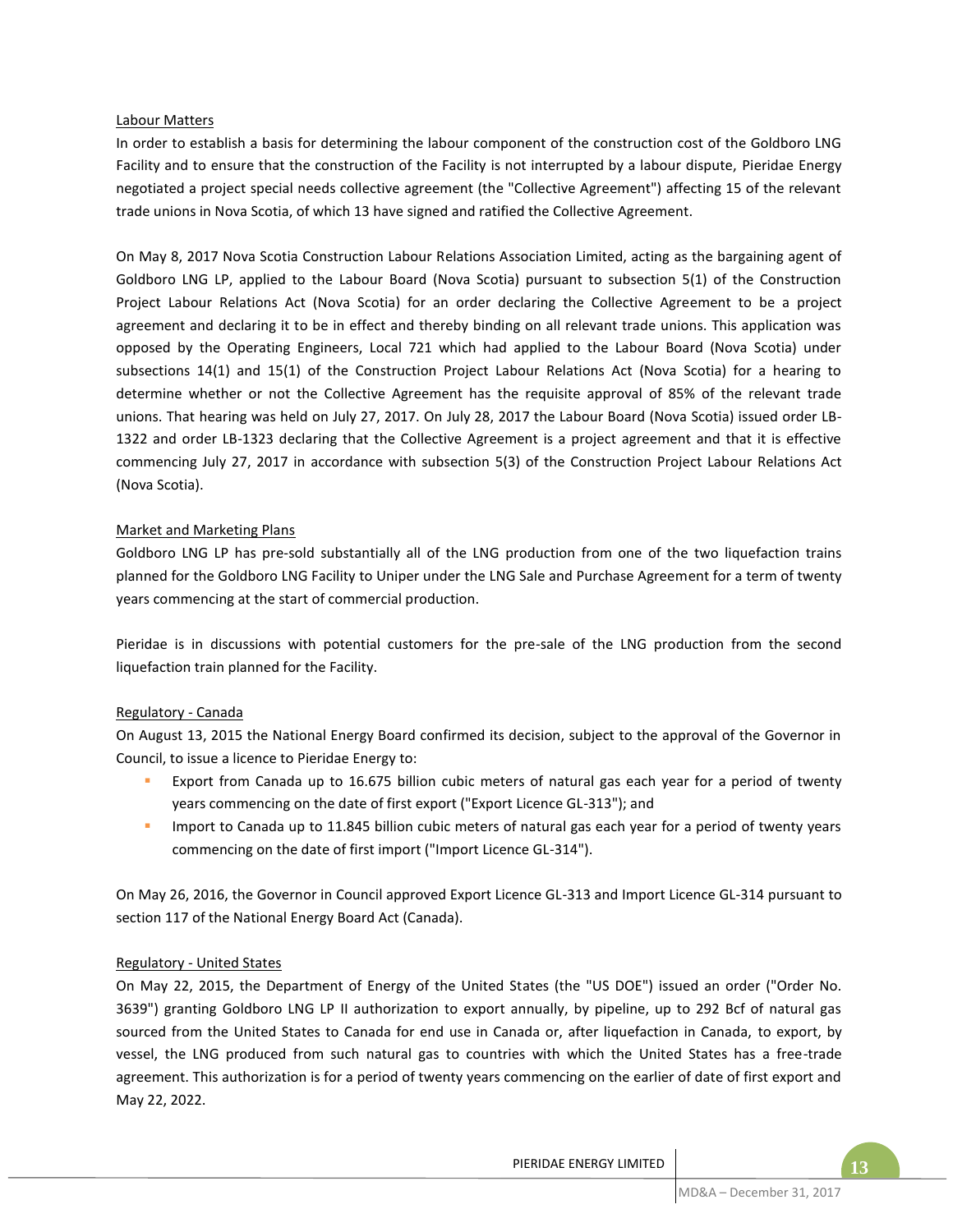On February 5, 2016, the US DOE issued an order ("Order No. 3768") granting Pieridae, as the general partner of Goldboro LNG LP II, authorization to export annually, using the capacity of the U.S. portion of the M&N Pipeline that is in service as of February 5, 2016, up to 292 Bcf natural gas sourced from the United States to Canada for liquefaction in Canada and re-export as LNG to countries with which the United States does not have a free-trade agreement. This authorization is for a period of twenty years commencing on the earlier of the date of first commercial re-export and February 5, 2023. The volume of natural gas that is authorized for export under Order No. 3768 is not additive to the volume of natural gas that is authorized for export under Order No. 3639.

The regulatory history of the applications made by Goldboro LNG LP II, including a copy of Order No. 3639 and Order No. 3768, can be accessed at: https://energy.gov/fe/downloads/pieridae-energy-usa-ltd-fe-dkt-no-14-179 lng.

Both Order No. 3639 and Order No. 3768 are subject to certain reporting requirements and other conditions including the requirement to comply with the US DOE's Procedures for Change in Control Affecting Applications and Authorizations to Import or Export Natural Gas (79 FR 65541).

On December 18, 2015 Goldboro LNG LP II applied to the Assistant Secretary for Fossil Energy of the US DOE to approve the change of control of it occasioned by the acquisition by ORLEN Upstream Canada Ltd. of all of the issued and outstanding shares in the capital of Kicking Horse Energy Inc. which, at that time, owned (indirectly through KCK Atlantic Holdings Ltd.) approximately 10,77% of the issued and outstanding shares in the capital of Pieridae. On November 23, 2016, the US DOE notified Pieridae USA that the request for approval of the change in control is granted.

On May 21, 2017 Goldboro LNG LP II applied to the Assistant Secretary for Fossil Energy of the US DOE to approve the change of control of it occasioned by the proposed amalgamation of Pieridae and Pétrolia pursuant to the Arrangement. This application remains outstanding as of the date of this Information Circular.

On August 30, 2016, the US DOE promulgated the Revised Procedures Affecting Applications and Authorizations for the In-Transit Movement of Natural Gas (81 FR 59436) which clarify that in-transit shipments of natural gas are not "imports" or "exports" within the meaning of section 3 of the Natural Gas Act (15 U.S. Code Chapter 15B). Goldboro LNG LP II intends to rely on, and to comply with, these procedures in respect to possible shipments of natural gas by pipeline from Western Canada through portions of the United States en route to the Goldboro LNG Facility. For these purposes an "in-transit" shipment of natural gas includes a shipment of natural gas from Canada that only temporarily passes through the United States before returning to Canada.

## **Project Competitive Advantage**

# *Integrated LNG Business Model*

Pieridae is currently Canada's only integrated LNG enterprise holding key permits and approvals for its current stage of development. Pieridae combines the world-class expertise, experience and assets diversification of two companies – Pieridae and Pétrolia – which creates a model for effective and sustainable long-term growth. Half of the initial capacity of the Goldboro LNG Facility is sold under a 20-year, take-or-pay contract with Uniper Global Commodities SE, a 100% subsidiary of Uniper SE, one of Europe's most important energy companies. From its first acquisition of resources in New Brunswick, to its merger with Pétrolia, Pieridae has built an initial long-term portfolio of natural gas reserves in key natural gas basins in Québec and New Brunswick with plans to increase its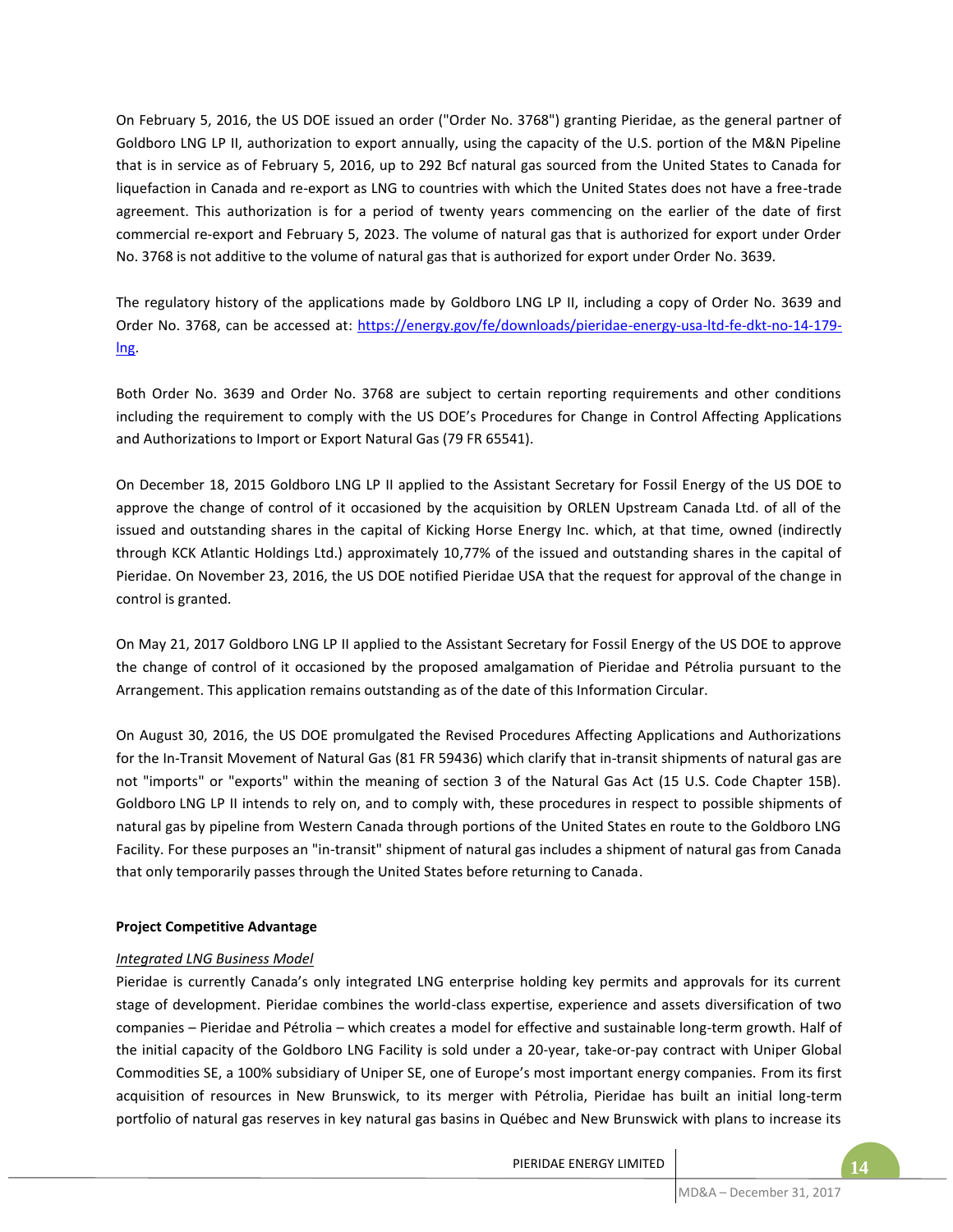reserves in the near future. Pieridae's Goldboro LNG Facility will be North America's closest mainland LNG export terminal to Europe. Pieridae's integrated LNG business model enhances our ability to comprehensively manage commercial risk.

## *Long Term Sales Contract*

The primary sales contract with Uniper, a German utility, for approximately 5 MMTPA, gives us long term end user market access. This is important as LNG buyers are now signing shorter and smaller contracts.<sup>1</sup>

# *Financing (UFK)*

As part of the agreement with Uniper, Pieridae is expected to receive an untied loan guarantee from Germany for approximately 3.0 B\$ on processing equipment. The low cost of capital and the amount of leverage which can be achieved represent a significant advantage over competitors. Achieving a debt to equity structure of about 80/20 over the 50/50 of competitors on processing is a huge advantage since Pieridae's cost of debt could be at approximately 200 basis points lower than its competitors. All this translates into a cost of conversion of up to a \$1.00/MMbtu lower than an integrated LNG company without such guarantee.

# *World demand*

According to the International Energy Agency, the global energy demand is expected to grow by 30% between 2015 and 2040<sup>2</sup>. Global demand for LNG is predicted to grow from approximately ~175 MMPTA in 2010 to approximately ~375 MMPTA in 2020 and around ~575 MMPTA by 2035<sup>3</sup>. It is predicted that demand in 2017 will increase ~9% to 280 MMTPA as China and Emerging markets will drive the demand growth over the next few years driven by Southeast Asia's demand. European demand is expected to buoy the global LNG demand from  $2026$  to  $2030^4$ .

## *Excess Supply*

Controlling the value chain from feed to transport and liquefaction. Pieridae, as part of its value chain strategy, plans to acquire stranded and economically constrained reserves and move them to world market prices. This includes acquisitions and joint ventures to acquire reserves in Canada and the United States. At the moment, there are multiple producers in Western Canada without a market to export their gas productions, driving the AECO prices down. Combined to smaller oil and gas business having difficulty to get back on their feet since the 2014 decline in oil prices, Pieridae has the opportunity to acquire feedstock at a good price.

# *Transport Capacity*

-

The gas supply from a variety of sources for the project will be delivered via existing pipelines to the final connecting pipeline Maritimes and Northeast Pipeline (M&NP), located directly adjacent to the project site. All of the Western Canada production would move through the TransCanada mainline with a tolling structure. This system is under utilized with a current capacity of approximately 6 Bcf/day, but operating at about 2.4 Bcf/day. TransCanada will also be able to toll separately its capacity starting in 2020, providing significantly discounted tolls. Starting in 2020, TransCanada will be willing to provide 20 years fixed tolling on the pipeline path.

<sup>&</sup>lt;sup>1</sup> Royal Dutch Shell plc, *Shell LNG outlook 2018: Supply Investment Required To Meet Long-Term Demand Growth, Shell interpretation of HIS Markit,* Wood Mackenzie FGE, BNEF and Poten & Partners Q4 2017 Data, page 26.

<sup>2</sup> Royal Dutch Shell plc, *Shell LNG outlook 2018: External Environment Creating More Opportunities For Gas And LNG*, page 5.

<sup>&</sup>lt;sup>3</sup> Royal Dutch Shell plc, *Shell LNG outlook 2018: Supply Investment Required To Meet Long-Term Demand Growth, Shell interpretation of HIS Markit,* Wood Mackenzie FGE, BNEF and Poten & Partners Q4 2017 Data, page 24.

<sup>4</sup> Todd Kepler, CFA, *Pieridae Energy Limited : On Track to Become Canada's First Major LNG Exporter*, Laurentian Bank Securities, Oil and Gas, January 16, 2018, page 20.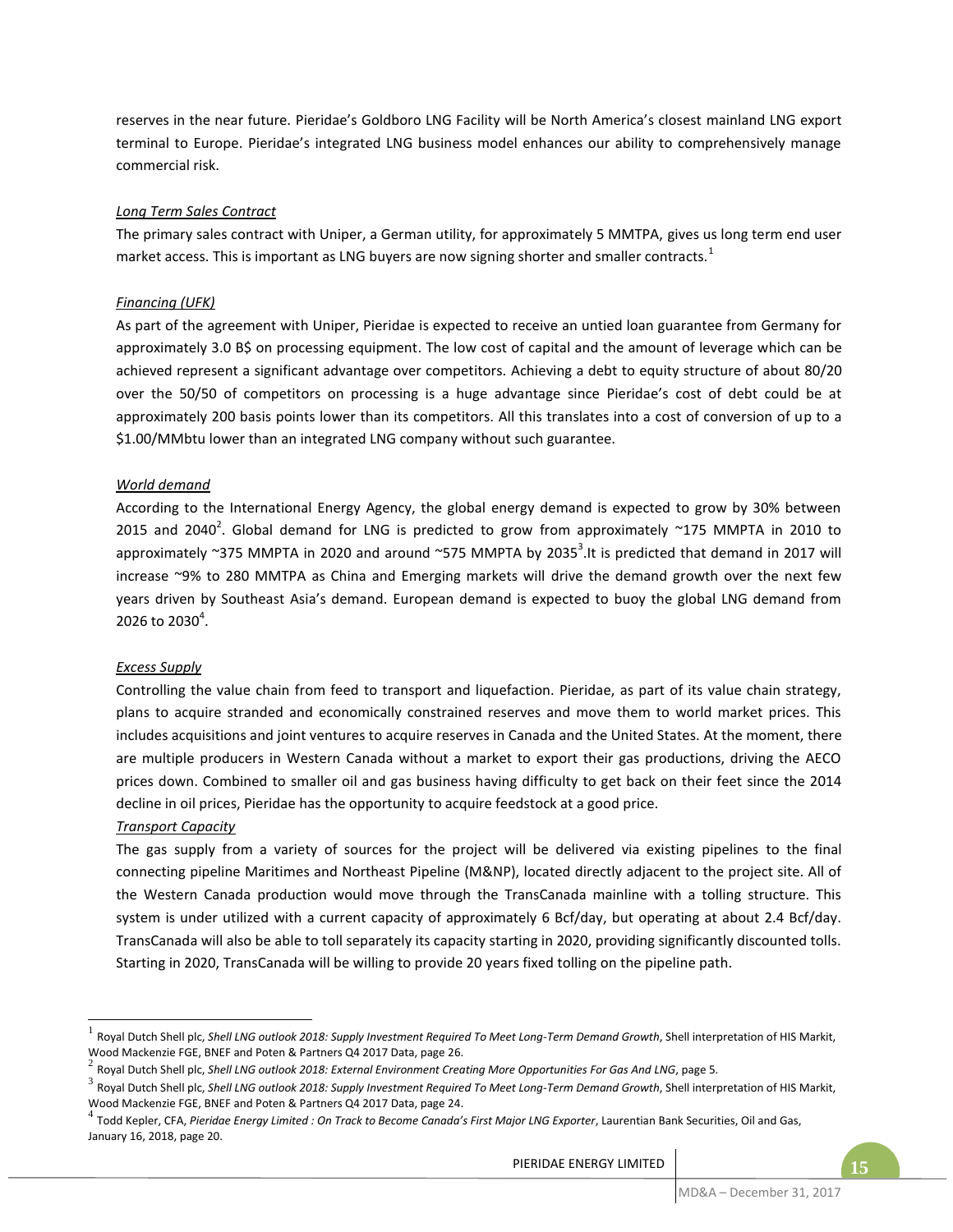## *Delivery*

The location of our LNG Facility is another of the essential advantages of the project. The land where the facility will be built will allow North American gas to be turned into International gas, allowing all targeted markets to be served within a 6 day baseload and a 14 days or less shipping range.

#### **Planned work for 2018**

For 2018, Pieridae will make its Final Investment Decision ("FID") by the end of the year. To achieve this decision, Pieridae will secure financing via debt and equity before the FID. It also plans on securing its gas supply, transportation and sales for 1 and/or 2 trains in the upcoming quarters. The Corporation is working to insure that it has all the regulatory permits needed and to obtain the approval by the Nova Scotia Energy Board for the First End Engineering and Design ("FEED") and make sure that all the other conditions are met.

For the facility, a Class 2 Open-book costs estimate will be completed prior to the FID. This cost estimate represents a more detailed plan for the construction of the Facility. The Class 2 estimate is necessary to generate a tender offer and to finalise the lump-sum contract by the engineering firm for the construction of the Goldboro LNG Facility.

## **Haldimand project (Gaspé block)**

## **Project background and potential**

Discovered in 2006, Haldimand is a conventional deposit located in the York River Formation, which consists of naturally fractured sandstone. It is located on the Haldimand Peninsula outside the Town of Gaspé, in a forest in the Sandy Beach area. On October 23, 2017, Pieridae has acquired complete control of the project. Previously, the Company had a 50% interest with Québénergie inc. holding the other 50%.

Over the years, exploration work has been carried out on the property, including the drilling of Haldimand 1, 2 and 4, three-dimensional seismic, surface geochemical and magnetotelluric surveys, reprocessing of data as well as well cleaning operations. As at December 31, 2017, Pieridae and its partners have invested over \$29 million in the property. Following the work carried out, Pieridae confirmed the existence of a functional oil reservoir comprising natural fractures on the Haldimand property. The production test carried out in 2016 on Haldimand 4 allowed the natural production, without artificial aid, of high quality oil (API 53). During this test program, which included periods of production and stoppage, the well produced nearly 1,200 barrels of light oil without a pump. This test also allowed the collection of important data on the permeability and porosity of the reservoir.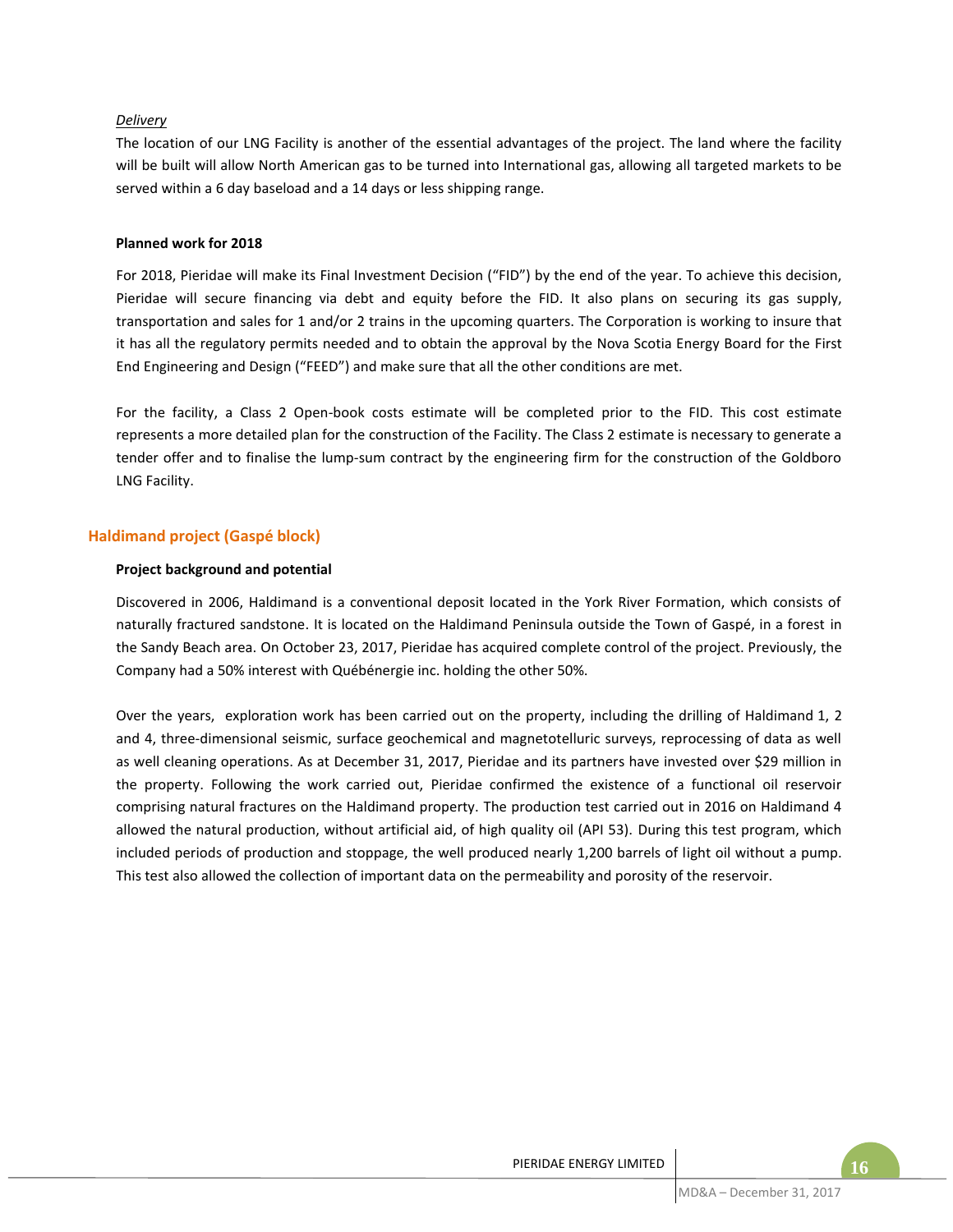As shown in the following table, as of October 31, 2017, an independent assessment by Sproule, an oil industry consulting firm, calculated the best estimate of the Discovered Petroleum Initially-In-Place (DPIIP), unadjusted for risk, at 87,9 million barrels and the Unrisked Contingent Ressources at 12,4 million barrels.

|                                                          | Crude (100%)<br>(millions of barrels)                 |      |       |  |  |
|----------------------------------------------------------|-------------------------------------------------------|------|-------|--|--|
|                                                          | High estimate<br>Low estimate<br><b>Best estimate</b> |      |       |  |  |
|                                                          |                                                       |      |       |  |  |
| <b>Discovered Petroleum Initialy-In-Place</b><br>(DPIIP) | 13,8                                                  | 87,9 | 199,1 |  |  |
| <b>Contingent Resources</b>                              | 1,4                                                   | 12,4 | 28,4  |  |  |

#### **Planned work for 2018**

Pieridae is working on developing a stimulation program that would allow for optimal production of the Haldimand reservoir. Once we have completed the analysis and studies of the data collected, we will work on potential stimulation programs and will file application to obtain all the permits and authorizations necessary to carry out those programs.

## **Bourque project**

## **Project background and potential**

The Bourque project, which was launched in 2007, is located on the northwestern part of the Gaspé property, 30 km east of Murdochville and 50 km west of the Town of Gaspé. There are four licences related to this property. The Company's interest in this project currently amounts to 51.03%, with the interests of Ressources Québec Inc. and TUGLIQ Energy Corp. in the licences amounting to 45% and 3.97%, respectively.

A number of exploration programs have been carried out in the property in recent years, including a three-dimensional seismic survey in 2008, the drilling of Bourque 1 and Bourque 2 in 2012, as well as the re-entry of Bourque 1 and the driling of Bourque 3 in 2016. As at December 31, 2017, Pieridae and its partners have invested nearly \$31 million in the property.

The work made it possible to identify geological prospects in the Forillon Formation for which Sproule estimated, as of September 30, 2017, the mean volume of Total Petroleum Initially-In-Place, unadjusted for risk, at 827 million barrells of oil.

|                      | Total Petroleum Initially-In-Place (100%) |             |                         | Pieridae's share<br>(51.03%) |
|----------------------|-------------------------------------------|-------------|-------------------------|------------------------------|
|                      |                                           | (Mbbl)      |                         | (Mbbl)                       |
|                      | Low                                       | <b>Best</b> | High                    | Mean                         |
| estimate             |                                           | estimate    | estimate                | estimate                     |
| <b>Bourque North</b> | 26                                        | 99          | 199                     | 50                           |
| Bourque South        | 206                                       | 647         | 1,246                   | 330                          |
| Bourque 2 Region     | 24                                        | 81          | 161                     | 41                           |
| <b>Total</b>         | 256                                       | 827         | 1,606                   | 422                          |
|                      |                                           |             | PIERIDAE ENERGY LIMITED | 17                           |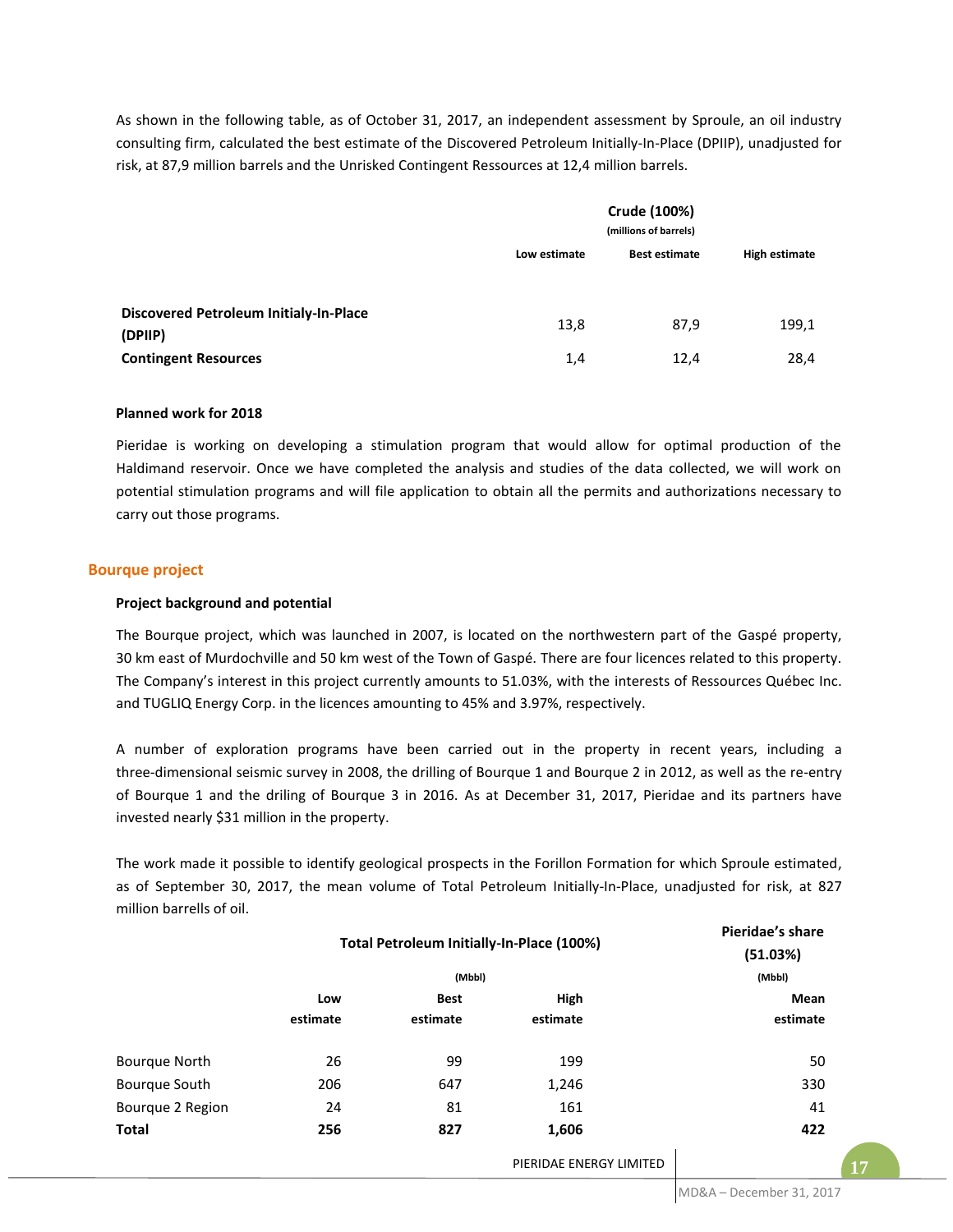#### **Work completed and status update**

Following the re-entry of Bourque 1 (Bourque HZ No. 1R1) and the drilling of Bourque 3 (Bourque HZ No. 3) carried out in fall 2016 pressure gauges were installed and the wells were shut-in for the winter. The pressure data recorders installed in the two wells in December 2016 were recovered on May 17, 2017.

On July 19, 2017, production tests on the Bourque No. 1 R1 and No. 3 wells were resumed.

The results of the production tests and sample analyses have been used to assess the best means to put these wells into production. In late August, Sproule received all this new data as well as 66 km<sup>2</sup> of reprocessed 3D seismic data obtained in 2015. Sproule was then mandated to prepare an update of the evaluation report of the resource contained within the Bourque project, effective as of September 30, 2017. The final report was delivered on November 15, 2017.

## **Planned work for 2018**

We plan on recovering the downhole gauges for further analysis of the data, after wich we will work toward potential stimulations programs together with our Partners.

## **Other properties**

Pieridae reviewed all of its data from his other properties in the Gaspé Peninsula to pinpoint areas with characteristics similar to those found in the Bourque Project and identified high-potential development properties.

#### **Planned work for 2018 :**

For the Gaspé Peninsula, a 169.5 km<sup>2</sup> Pseudo 3D seismic survey is planned to define a major structure mapped with already acquired 2D seismic lines. The new survey is designed to confirm the structural closure. We will also conduct a 1,090 km survey with an Airborne Hydrocarbon Geochemical Sensing System. Additionnal to this survey, we have planned an optional 1,194 km of Airborne Electromagnetic Survey to confirm the prospectivety of this feature. The Company is waiting for the legal authorizations and permits in order to proceed. Pending on Authorizations these surveys are planned for the summer and fall of 2018. Given positive results, the drilling of an exploratory well is tentatively forecast for the 2019 drilling season. The main objectives are the Val-Brilliant Silurian sandstones and Sayabec Silurian carbonates, as a dry gas prospect. The work as planned should be:

- A Pseudo 3D seismic survey & Processing for Gaspésia;
- A Geochemical, Arial Hydrocarbons detection, survey with Sky Hunter for Gaspesia, Fletcher-Le Ber and Haldimand-Tar Point;
- A Geophysical AEM-PTP, Passive Airborne Transient Pulse Electromagnetic, survey for Gaspesia, Fletcher-Le Ber and Haldimand-Tar Point (Optional).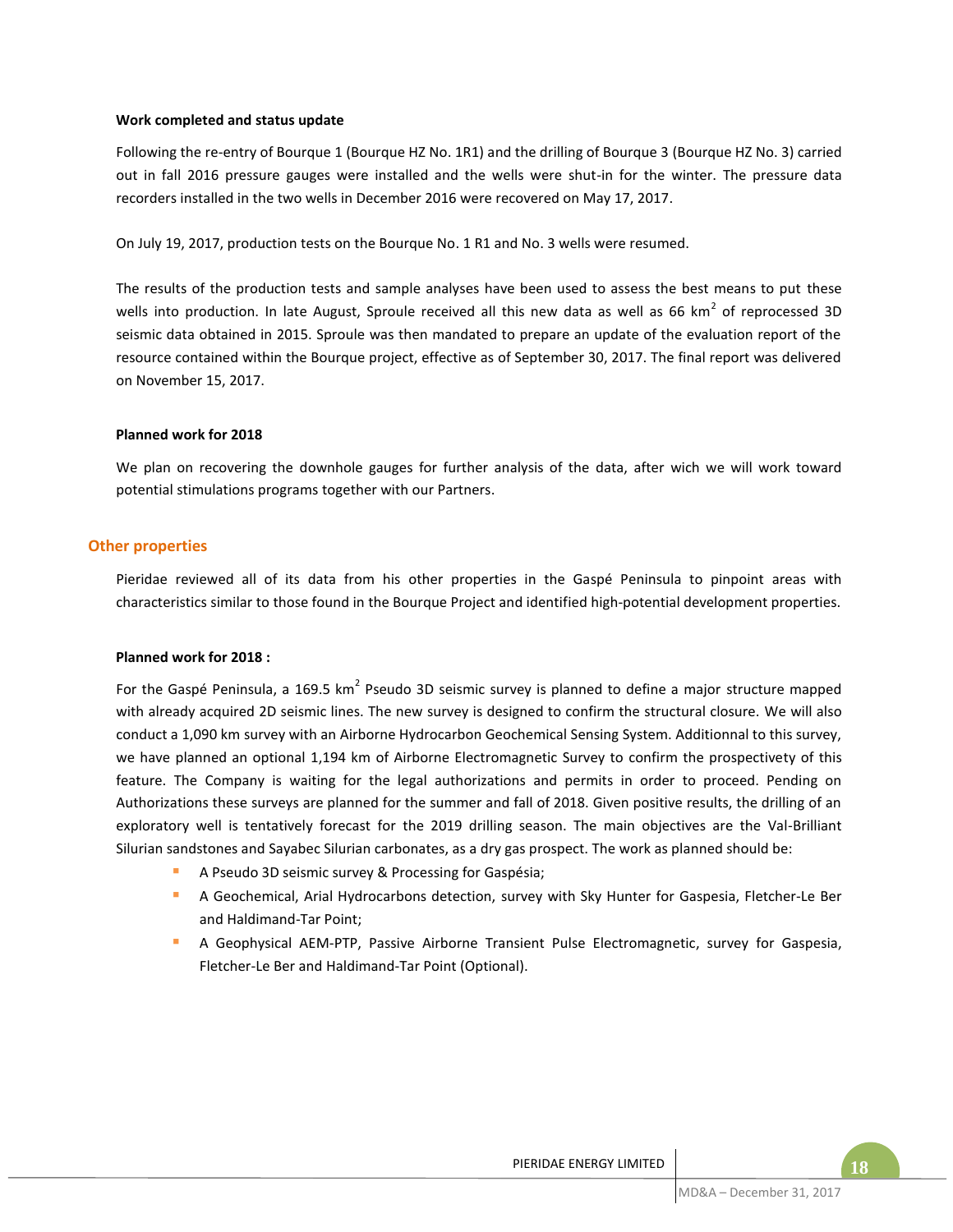# **7. COMPANY EXPERTISE**

Pieridae has a dynamic, motivated team, with highly skilled technical personnel, making the Company the first integrated LNG player in Canada.

All Company worksites employ industry best practices. As a result, every effort is made to reduce environmental and social risks as much as possible. On that front, an emergency measures plan tailored to the reality of each region is prepared to prevent and react effectively to emergency situations.

# **8. MANAGEMENT'S ANALYSIS OF FINANCIAL INFORMATION**

## **Selected annual information**

|                                            | December 31, |           |  |
|--------------------------------------------|--------------|-----------|--|
|                                            | 2017         | 2016      |  |
|                                            | \$           | \$        |  |
|                                            | [000s]       | [000s]    |  |
|                                            |              |           |  |
| <b>STATEMENT OF LOSS</b>                   |              |           |  |
| Revenues                                   | 90           |           |  |
| Net loss attributable to equity holders    | (8,825)      | (14,002)  |  |
| Basic net loss per share                   | (0.237)      | (0.900)   |  |
| <b>STATEMENT OF CASH FLOWS</b>             |              |           |  |
| Cash flows related to operating activities | (10, 239)    | (8,317)   |  |
| Cash flows related to investing activities | 12,418       |           |  |
| Cash flows related to financing activities | 18,769       | 3,004     |  |
| <b>STATEMENT OF FINANCIAL POSITION</b>     |              |           |  |
| Working capital                            | 10,379       | (24, 260) |  |
| <b>Total assets</b>                        | 74,045       | 10,028    |  |
| <b>Total liabilities</b>                   | 14,683       | 27,073    |  |
| Equity (deficiency)                        | 59,362       | (17, 045) |  |

## **Operating results and cash position**

For the year ended December 31, 2017, the Company's revenues mainly consisted of project management revenues totaling \$90,000. Project management revenues comprise management fees invoiced by the Company as a project operator for exploration and restoration work.

For 2017, the Company reported a net loss attributable to the equity holders of \$9,182,000, compared with \$14,088,000 for the period ended December 31, 2016. This significant variation stemmed primarily from the completion of the FEED in 2016. The net loss for period ended December 31, 2017 was also impacted by a loss on conversion of the convertible loan in common shares for an amount of 2,987,000.

As at December 31, 2017, the Company had \$21,238,000 in cash and cash equivalents and cash equivalent held for exploration, and \$10,379,000 in positive working capital.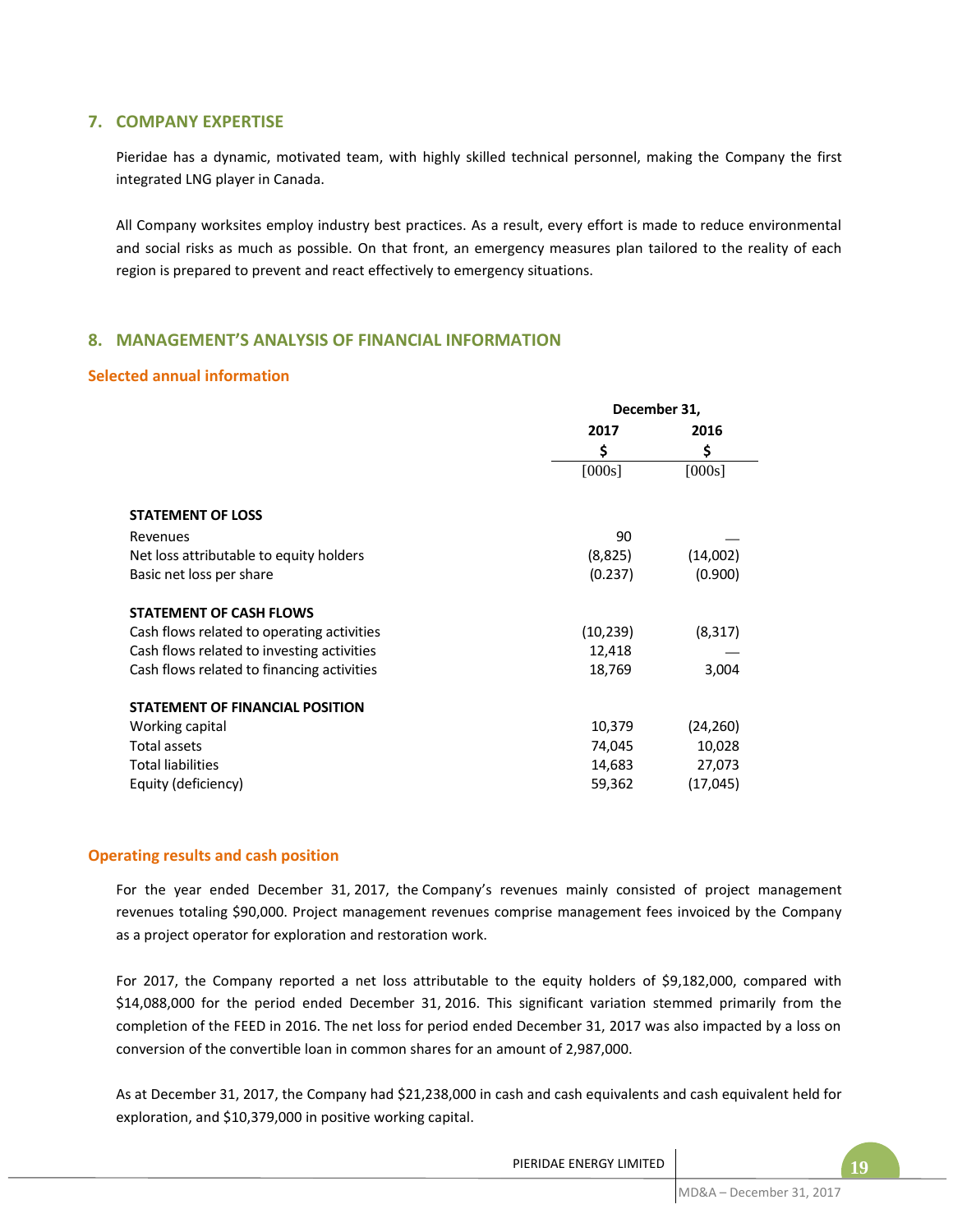## **Analysis of cash flows**

For the twelve-month period ended December 31, 2017, the Company's operating activities used cash totalling \$10,599,000, compared with cash used amounting to \$8,317,000 for the same period in 2016. The difference arose primarily from the net change in non-cash operating items and the change in net loss between the periods.

Investing activities for the year ended December 31, 2017 generated \$12,418,000 mainly due to net cash received from the reverse takeover with Petrolia for an amount of \$12,610,000.

Cash flows from financing activities for 2017 amounted to \$18,769,000, primarily from proceeds totalling \$23,673,000, net of share issue expenses, from the issuance of 2,052,130 shares before the amalgamation with Pétrolia. These proceeds are reduced by the repayment of bank borrowing for \$3,201,000 and repayment of promissory notes for an amount of \$2,153,000. During the same period in 2016, financing activities generated cash totalling \$3,004,000 stemming for the most part from proceeds from the issuance of promissory notes totalling an amount of \$2,215,000 and for \$750,000, net of share issuance costs, from the issuance of 75,556 shares.

## **Analysis of administrative and operating expenses**

#### **Detail of administrative expenses:**

|                                                   | December 31,<br>2017<br>S | December 31,<br>2016<br>S |
|---------------------------------------------------|---------------------------|---------------------------|
|                                                   | [000s]                    | [000s]                    |
| Share-based compensation                          | 160                       | 543                       |
| Salaries and employee benefits                    | 462                       | 558                       |
| Board of Directors fees                           | 38                        |                           |
| Travel                                            | 9                         | 10                        |
| Professional services                             | 244                       | 237                       |
| Depreciation of property, plant and equipment     | 5                         |                           |
| Other expenses                                    | 146                       | 2                         |
| Total administrative expenses before re-invoicing | 1,064                     | 1,350                     |
| Re-invoicing of expenses                          | (1)                       |                           |
|                                                   | 1,063                     | 1,350                     |

For the year ended December 31, 2017, administrative expenses, net of re-invoiced expenses, were down \$287 from the year ended December 31, 2016. The key differences in administrative expenses were employees compensation offset by costs associated with the reverse takeover. Employees compensation expenses were down mainly due to lower share-based compensation, whereas Fees, Board of Directors fees and Shareholder reporting expenses were up year-over-year due to the reverse takeover and its implications.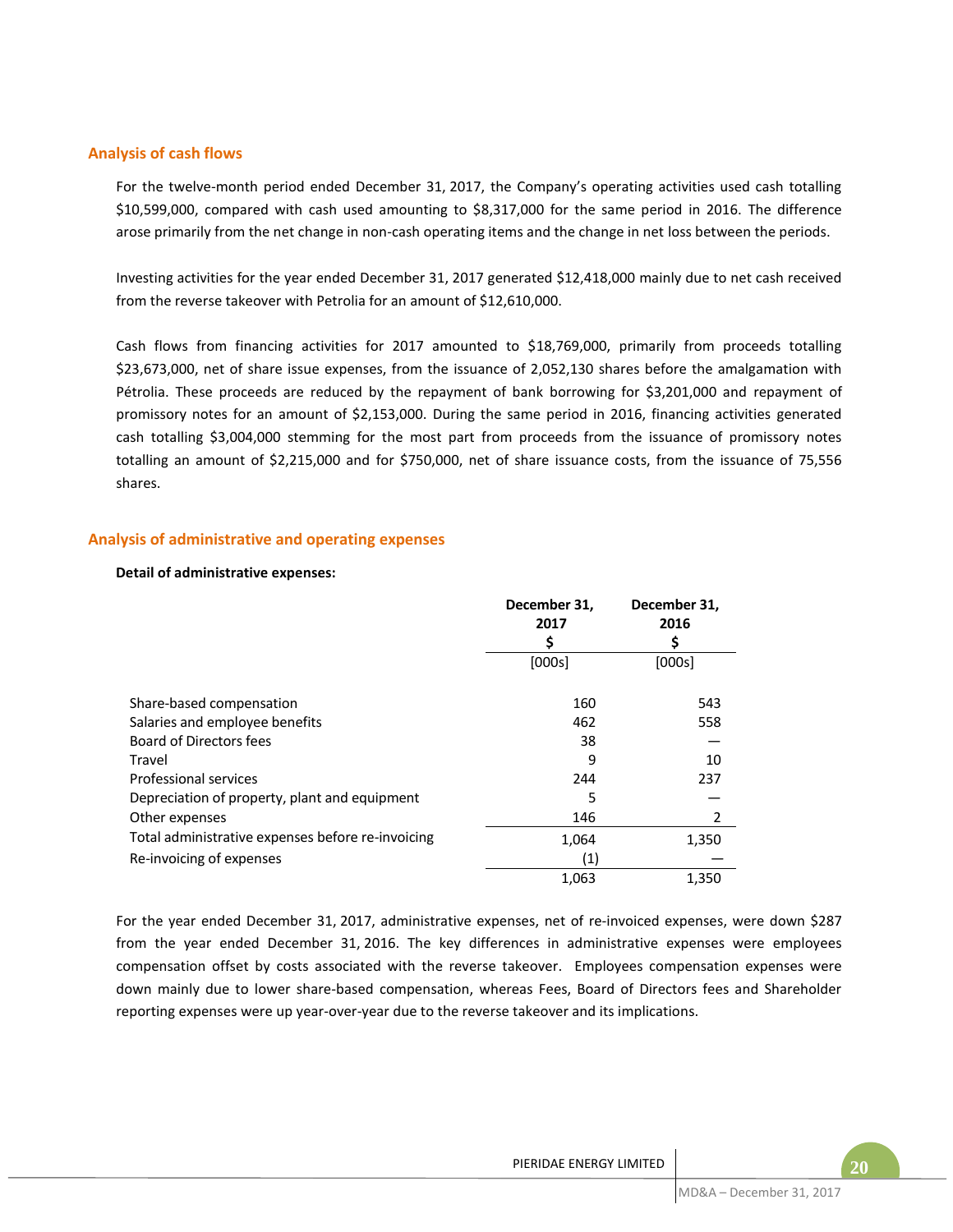## **Detail of operating expenses:**

|                                                   | December 31, | December 31, |
|---------------------------------------------------|--------------|--------------|
|                                                   | 2017         | 2016         |
|                                                   | \$           | \$           |
|                                                   | [000s]       | [000s]       |
|                                                   |              |              |
| Engineering and consulting                        | 945          | 9,486        |
| Environmental review                              | 38           | 195          |
| Share-based compensation                          | 3,455        | 1,590        |
| Salaries and employee benefits                    | 503          | 1,087        |
| Travel                                            | 69           | 87           |
| Professional services                             | 6            | 218          |
| Depreciation of property, plant and equipment     | 15           |              |
| Other expenses                                    | 199          | 190          |
| Total administrative expenses before re-invoicing | 5,230        | 12,860       |
| Re-invoicing of expenses                          | (33)         |              |
| Transfer to exploration and evaluation assets     | (178)        |              |
|                                                   | 5,019        | 12,860       |

For the year ended December 31, 2017, operating expenses, net of re-invoiced expenses and transfer to exploration assets, were down \$7,841,000 from the year ended December 31, 2016. The key differences in operating expenses were engineering and consulting and salaries and employee benefits compensated by an increase in share-based compensation. Diminution of engineering and consulting fees is explained by important non-recurring FEED expenses incurred in 2016. Salaries and employee benefits were low in 2017 due to staff reductions. In counterpart, due to the reverse take-over between Pieridae and Pétrolia, some stock-options had an accelerated vesting at the date of the transaction which impacted 2017 expense.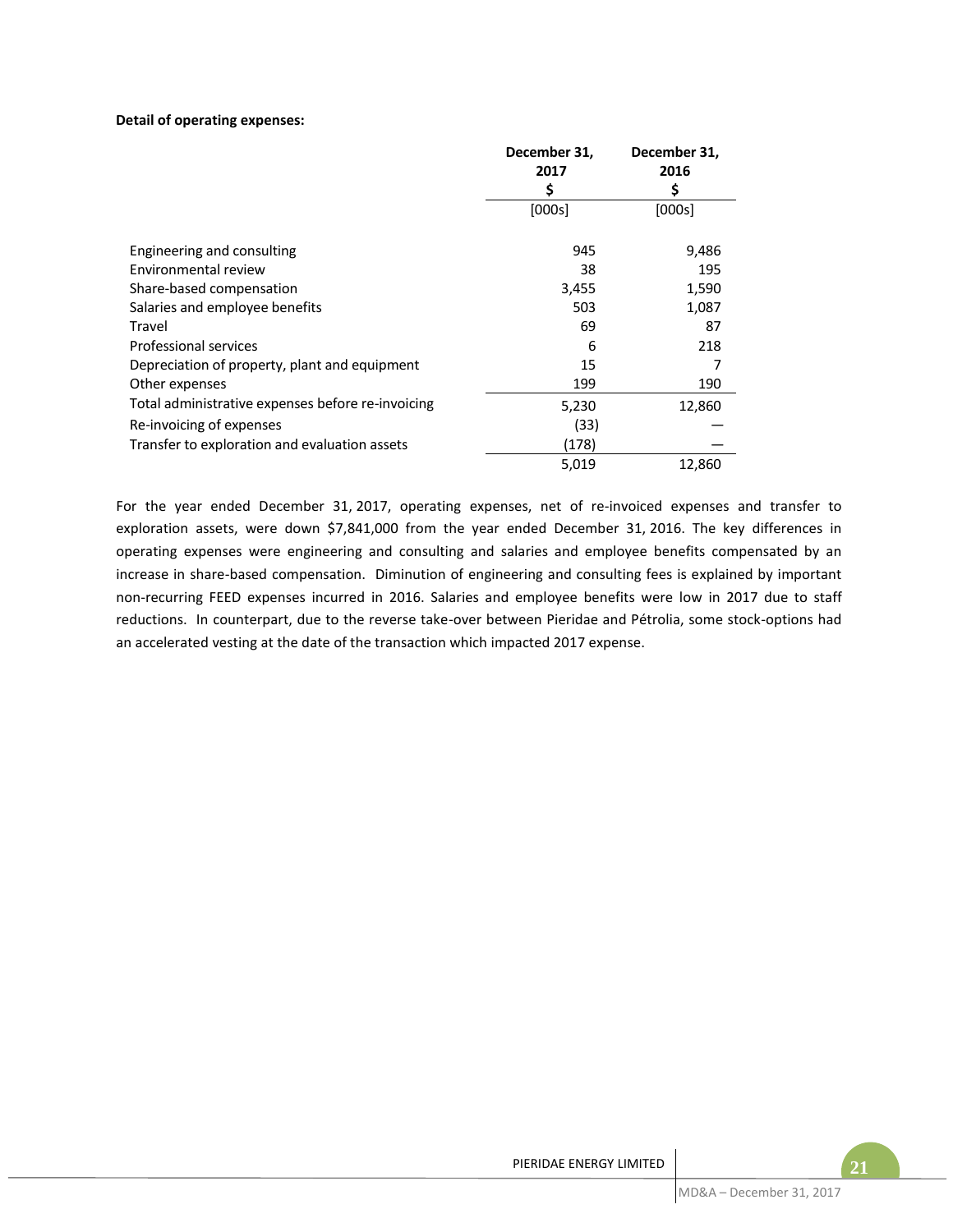## **Summary of quarterly results**

The Company's quarterly results may fluctuate significantly from quarter to quarter owing to the developement stage of the Company.

The information for the summary of quarterly results is based on International Financial Reporting Standards (IFRS).

|                                         | <b>December</b><br>2017 | September<br>2017<br>S | June<br>2017 | <b>March</b><br>2017<br>S |
|-----------------------------------------|-------------------------|------------------------|--------------|---------------------------|
|                                         | [000s]                  | [000s]                 | [000s]       | [000s]                    |
|                                         | Post-                   |                        |              |                           |
|                                         | consolidation           |                        |              |                           |
| Revenues (including financial income)   | 161                     |                        |              |                           |
| Net loss attributable to equity holders | (3,091)                 | (1,736)                | (2, 132)     | (3, 281)                  |
| Net loss per share                      |                         |                        |              |                           |
| <b>Basic</b>                            | (0.067)                 | (0.137)                | (0.111)      | (0.120)                   |
| <b>Diluted</b>                          | (0.067)                 | (0.137)                | (0.111)      | (0.120)                   |

|                                       | <b>December</b><br>2016 | September<br>2016 | June<br>2016 | <b>March</b><br>2016<br>S |
|---------------------------------------|-------------------------|-------------------|--------------|---------------------------|
|                                       | [000s]                  | [000s]            | [000s]       | [000s]                    |
| Revenues (including financial income) |                         |                   |              |                           |
| Net loss                              | (5, 447)                | (1, 364)          | (500)        | (6, 777)                  |
| Net loss per share                    |                         |                   |              |                           |
| Basic                                 | (0.348)                 | (0.086)           | (0.031)      | (0.435)                   |
| Diluted                               | (0.348)                 | (0.086)           | (0.031)      | (0.435)                   |

#### **Analysis of share of associates**

The Company's share in the net loss of associates for fiscal 2017 totalled \$120,000 compared with \$125,000 for fiscal 2016.

## **Financial information:**

Key financial information for the interests held by Pieridae in Pieridae Production LP [20% of units] is as follows:

|                       | 2017    | 2016    |
|-----------------------|---------|---------|
|                       | S       |         |
|                       | [000s]  | [000s]  |
| Current assets        | 134     | 104     |
| Non-current assets    | 20,145  | 20,145  |
| Current liabilities   | (1,947) | (1,317) |
| Net loss for the year | (600)   | (626)   |
| Share of Pieridae     | (120)   | (125)   |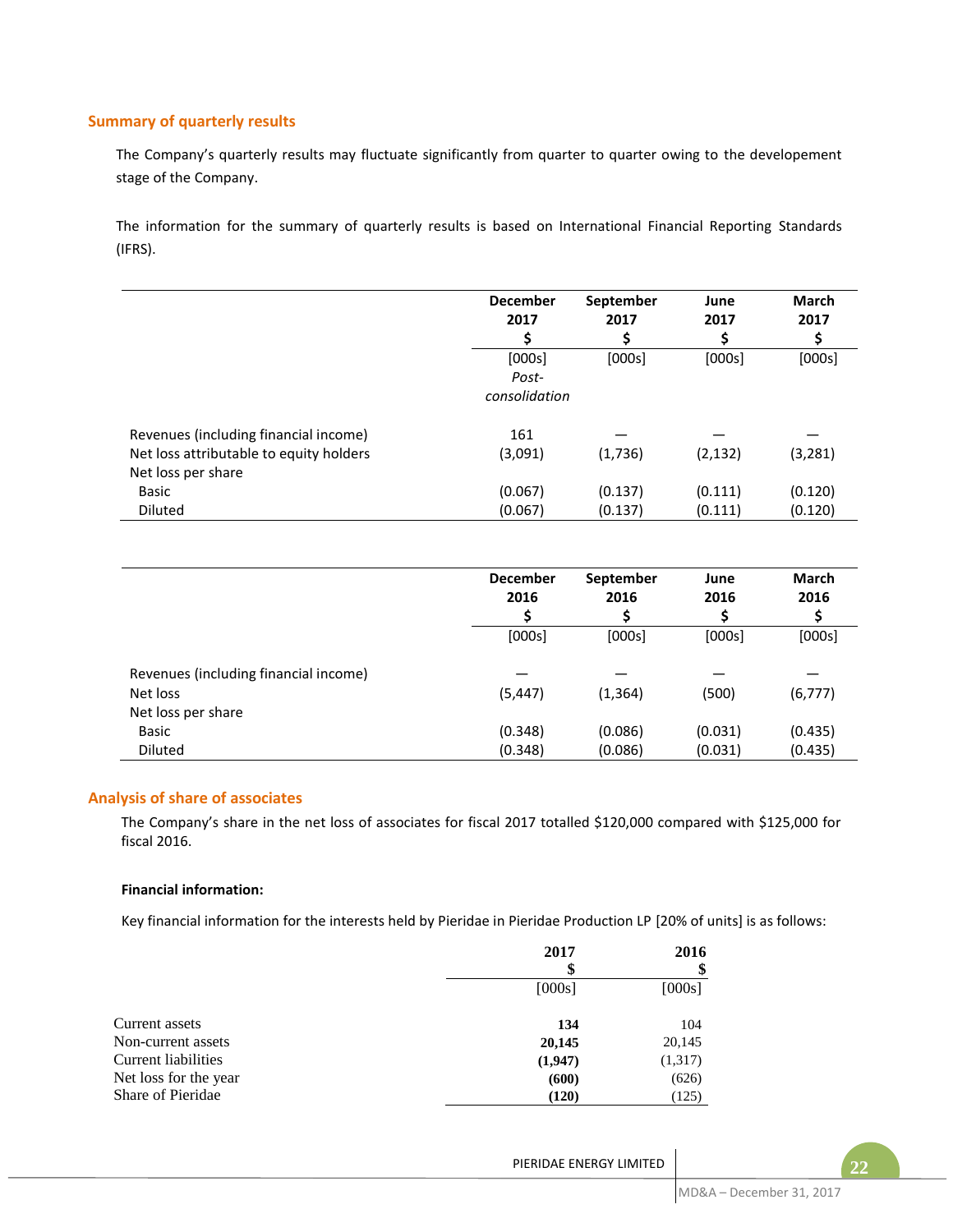## **Related party transactions**

The Company's related parties include other related parties and key management personnel, as described below.

#### **Transactions with key management personnel**

Key management personnel compensation includes the following expenses:

|                                    | 2017   | 2016   |
|------------------------------------|--------|--------|
|                                    |        |        |
|                                    | [000s] | [000s] |
| Short-term employee benefits:      |        |        |
| Salaries and employee benefits     | 520    | 511    |
| Director fees                      | 35     |        |
| Total short-term employee benefits | 555    | 511    |
| Fees                               | 63     | 210    |
| Share-based compensation           | 547    | 1,540  |
| Total compensation                 | 1,165  | 2,261  |

During the years ended December 31, 2017 and 2016, no options granted under the stock option plan were exercised by key management personnel of the Company.

#### **Related companies and other parties**

Transactions were carried out with a company in which a director is a majority shareholder:

|                     | 2017   | 2016   |
|---------------------|--------|--------|
|                     | œ<br>æ |        |
|                     | [000s] | [000s] |
| Comprehensive loss: |        |        |
| Other expenses      |        |        |

These transactions were in the normal course of business and measured at the exchange amount, which is the amount of consideration established and agreed to by the related parties.

## **Commitments**

Under the terms of exploration licences granted by the Ministère des Ressources naturelles et de la Faune du Québec, the Company is committed to pay fees in the amount of \$2,922,000 by 2026. The minimum payments required in the next five years are as follows:

| 2018<br>ሖ<br>D | 2019   | <b>2020</b><br>ιD | 2021   | 2022<br>ω |
|----------------|--------|-------------------|--------|-----------|
| [000s]         | [000s] | [000s]            | [000s] | [000s]    |
| 136            | 36     | 177               | 489    | 526       |

The adoption of Bill 18 in Québec suspends some of these statutory work obligations for up to three years while at the same time extending the validity of all the licences for the same period. In June 2014, this period was extended until an act on hydrocarbons is tabled. On December 9, 2016, Bill 106, Act to implement the 2030 Energy Policy and to amend various legislative provisions, was adopted by the Government of Québec. However, as of the date of these financial statements, no regulations related to Bill 106 has been adopted.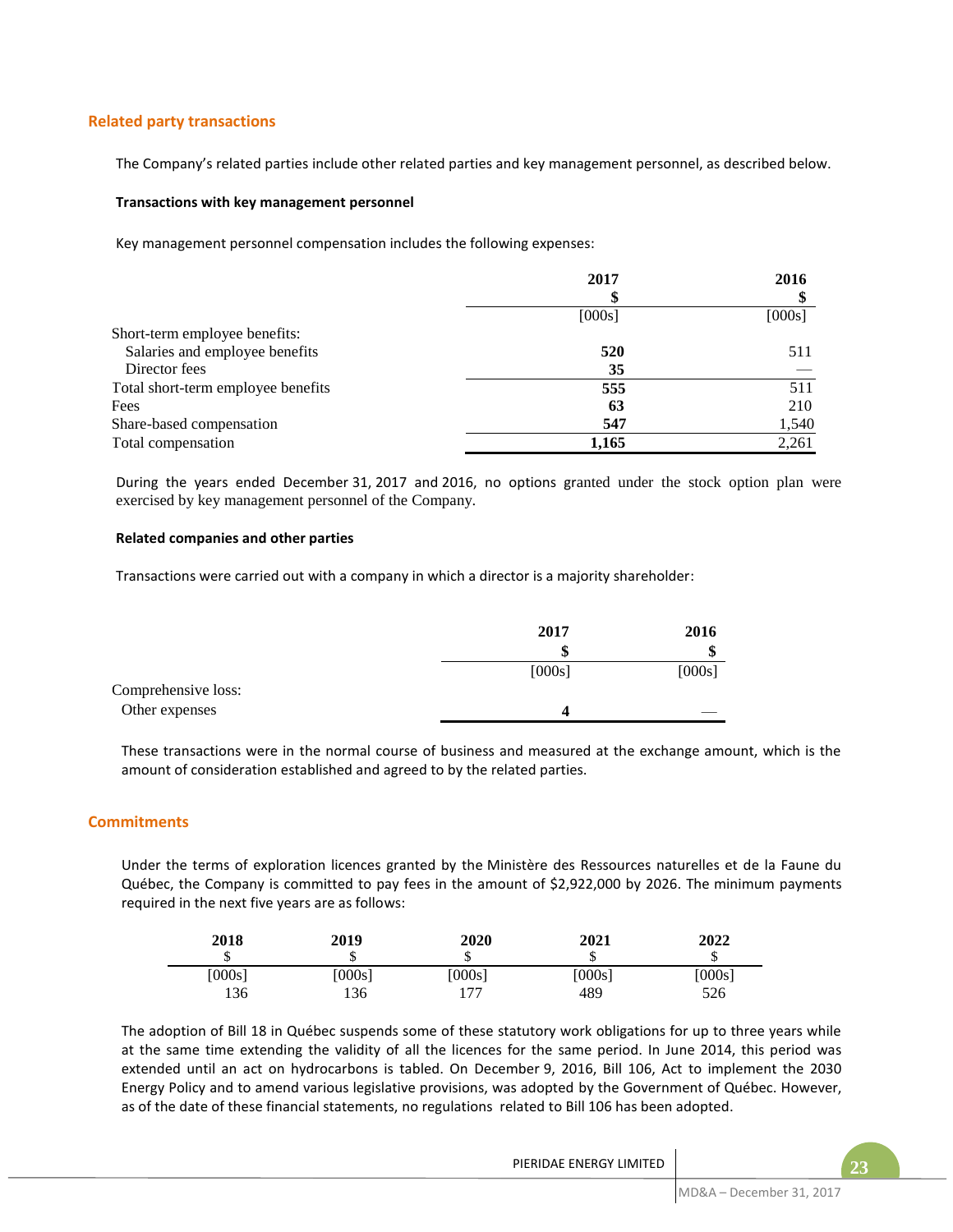## **Financial instrument disclosure**

#### **Risk management policy**

The Company's financial assets and liabilities expose it to various risks. The following analysis provides an assessment of those risks as at the statement of financial position date, that is, December 31, 2017.

#### **Credit risk**

The assets that give rise to potential credit risk exposure for the Company consist primarily of cash and cash equivalents, receivables and security deposits. The Company's cash and cash equivalents are held with or are issued by established Canadian financial institutions, while security deposits are made directly to the Government of Québec. Receivables are mostly amounts related to commodity taxes or from subsidiaries of the Government of Québec. Management considers the risk of non-recovery to be low.

#### **Liquidity and funding risk**

Liquidity and funding risk is the risk that the Company may be unable to obtain sufficient cash or its equivalent in a timely and cost effective manner to meet its commitments as they become due. The Company's objective in managing liquidity risk is to maintain sufficient readily available reserves in order to meet its liquidity requirements as they become due. The Company manages its capital structure, being its share capital and debt facilities, and makes adjustments to it based on the funds available to the Company, in order to support future business opportunities. The Company manages the capital structure and makes adjustments in light of changes in economic and market conditions and the risk characteristics of the underlying assets. To maintain or adjust the capital structure, the Company may issue new shares, additional debt facilities and/or consider strategic alliances including joint venture partners. To date, the Company has funded its share of commitments from existing cash balances and equity raises.

#### **Market risk**

Market risk is the risk that the fair value or future cash flows of a financial instrument will fluctuate because of changes in market conditions. Market risk comprises three types of risk: interest rate risk, currency risk and other price risk.

#### **Interest rate risk**

The Company is exposed to fair value risk through interest rate risk on its fixed-rate financial instruments.

#### **Currency risk**

The Company is also exposed to fluctuations in foreign exchange rates as certain accounts payable and accrued liabilities and commitments [note 11] are US dollar, UK pound sterling and Euro denominated. If the Canadian dollar was to change by five percent against the various currency exposures, the impact to the foreign exchange gain or loss would have been approximately \$401,000. To date, the Company has not entered into any foreign currency transactions or financial instruments to manage currency risks.

PIERIDAE ENERGY LIMITED **FOR A SET AND A 24** 24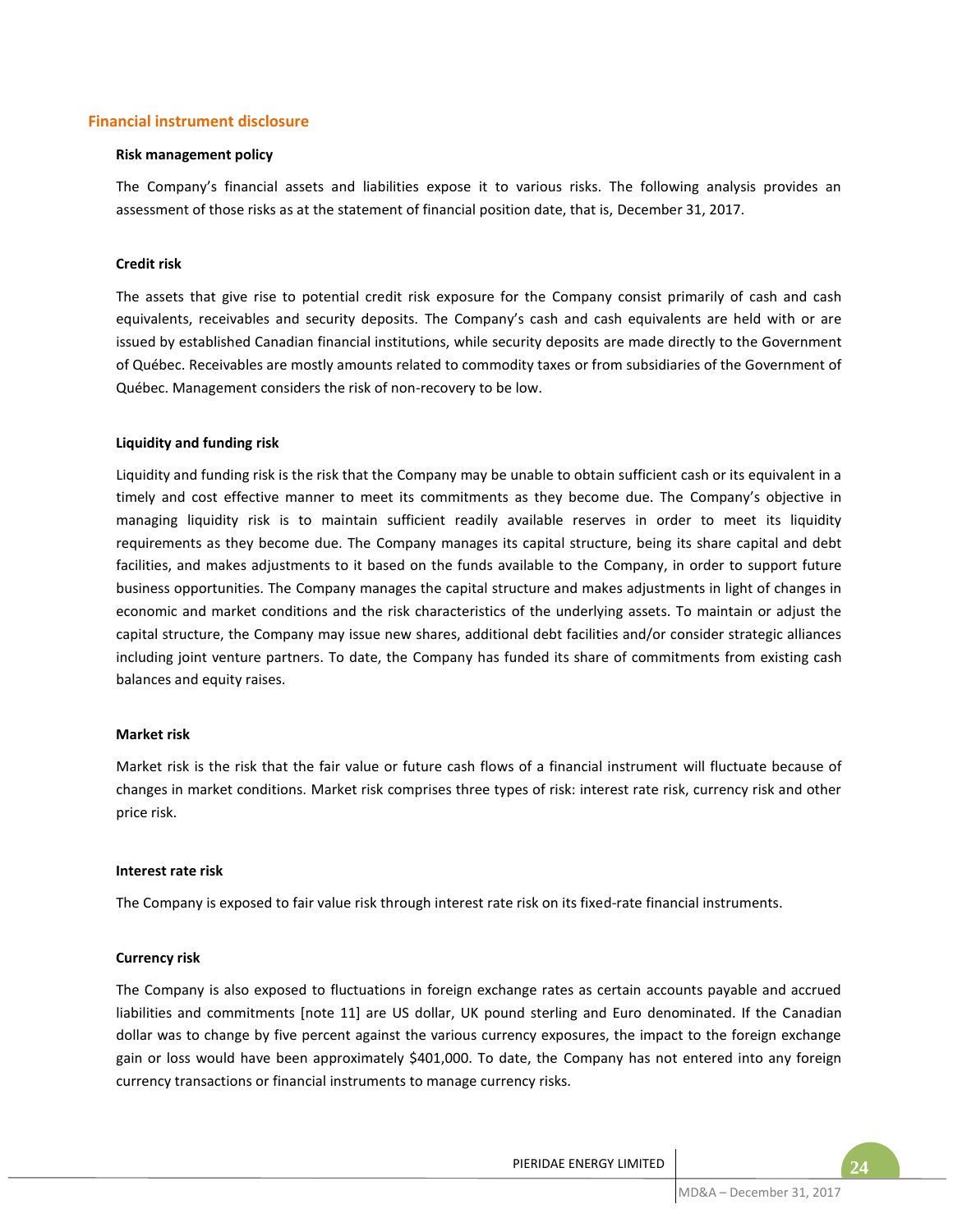#### **Price risk**

While the Company is still in a pre-development phase, it is not directly subject to fluctuations in commodity prices. However, fluctuations in commodity prices, specifically the price of LNG and the price of the North American gas supply, have a significant impact on the Company's final investment decision for the LNG project. These commodity prices also have a significant impact on the Company's ability to attract the necessary investment to ultimately construct the LNG project. As the Company advances toward a final investment decision for the LNG project and pursues the required financing it will evaluate a number of options to potentially manage this risk.

## **9. RISK FACTORS**

The Company operates in an industry exposed to a variety of risk factors and uncertainties. The risks disclosed below reflect, to its knowledge, the risks and uncertainties to which the Company is exposed as at December 31, 2017.

#### **Risks inherent to the industry**

The LNG, oil and gas industry involves a high degree of risk which even a combination of experience, knowledge and careful evaluation may not be able to overcome.

#### **Additional financing**

The Company will require additional financing to support operations. A source of future funds available to the Company is the issuance of additional shares. The Company's operations may also be financed in whole or in part with debt, a partnership agreement or a sale of an interest in an oil or natural gas property. Debt financing may increase the Company's debt levels above industry standards. Depending on future development and exploration plans, the Company may require additional equity and/or debt financing that may not be available or available on favourable terms. The level of the Company's indebtedness that may occur from time to time could impair the Company's ability to obtain additional financing in the future on a timely basis to take advantage of business opportunities that may arise. Financing by way of a partnership or sale of an interest may reduce the interest held by the Company in the properties in respect of which the financing is obtained. There can be no assurance that such financing will be available to the Company. Furthermore, even if such financing is successfully secured, there can be no assurance it will be obtained on terms favourable to the Company or provide the Company with sufficient funds to meet its objectives, which may adversely affect the Company's business and financial position. If financing is obtained by issuing additional equity, control of the Company may be affected.

## **Flow-through shares financing**

Before the amalgamation, Pétrolia was financed in part by the issuance of flow-through shares for which Pieridae has commitments to fullfil in 2018. Although Pieridae has taken all the necessary measures in this regard, there is no guarantee that the Company will receive autorization and permits from government for completing the planned work. As a result, there is a risk that it will not incur sufficient exploration expenses to fully meet its undertaking to the subscribers of flow-through shares.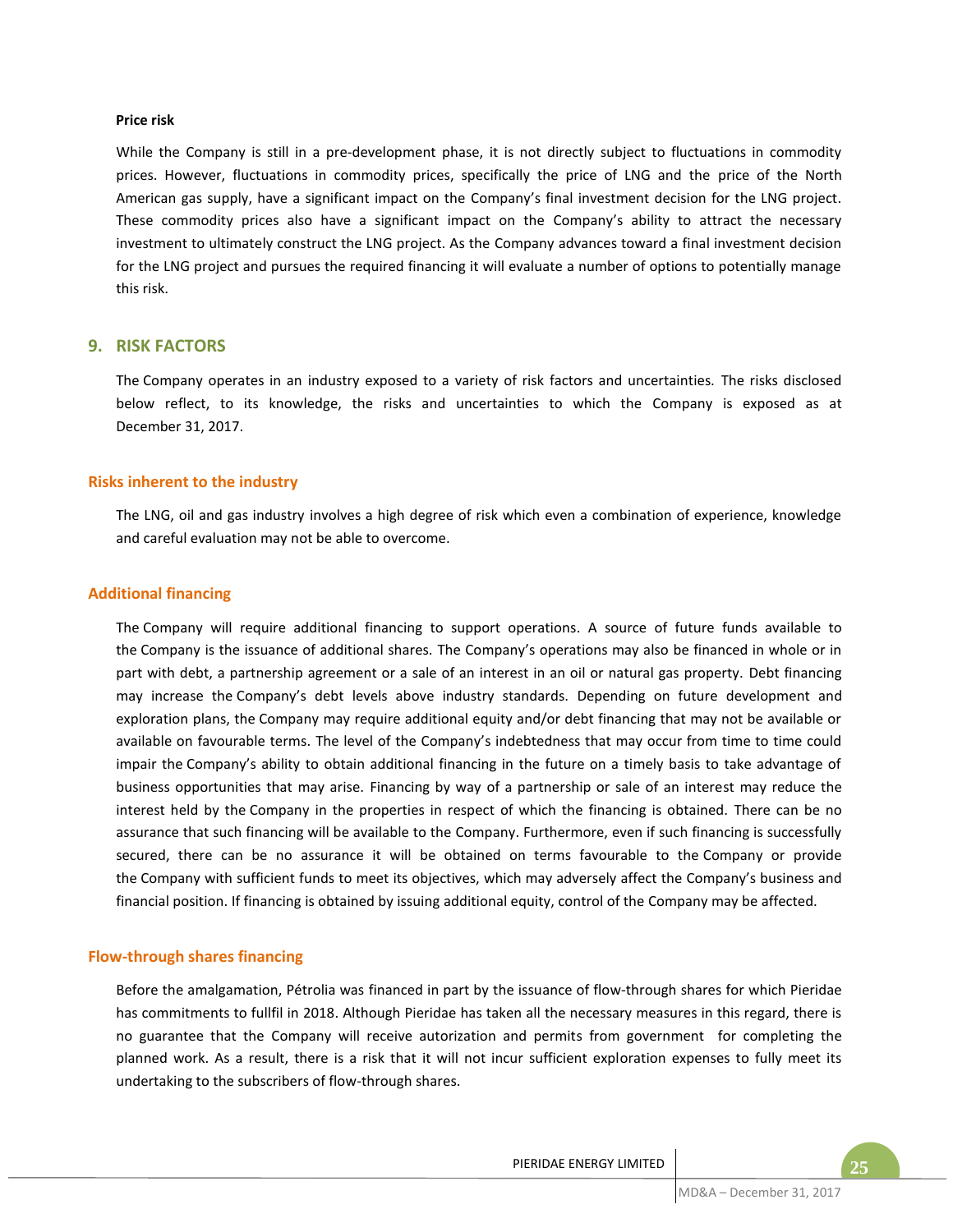## **Competition**

The LNG, oil and natural gas industry is extremely competitive. The Company competes with other companies that have ongoing LNG projects. Competition may affect the Company's ability to land customers, obtain sufficient supply or access to transportation.

#### **Environmental issues**

The LNG, oil and natural gas operations involve natural risks that could cause damage to the environment or other unforeseen conditions that could result in damage to the properties of the Company or to properties owned by third parties which could lead to potential liability toward third parties. The industry is subject to extensive environmental legislation providing restrictions and prohibitions on the emissions or release of certain substances produced in various activities within this industry. In addition, the legislation requires that land, wells and facility sites that are abandoned be reclaimed to the satisfaction of government authorities at the end of the licence validity period.

## **Oil and natural gas prices**

The Company's operating results and financial position are partly dependent on the prices obtained for its eventual production. There have been significant fluctuations in LNG, oil and natural gas prices in recent years. These prices are based on international supply and demand, as well as other factors, such as climate, general economic conditions and conditions in other oil and natural gas producing regions, which are beyond the Company's control. Any change in LNG, oil and natural gas prices could have material adverse effects on the Company's business and financial position.

#### **Development of reserves**

The future success of the exploration work will depend on Company's ability to discover or acquire oil and natural gas reserves that are economically recoverable. The Company will find or acquire reserves only if it conducts successful exploration or development activities, concludes joint ventures and/or acquires properties containing proven reserves. There can be no assurance that the development projects and exploration activities that may be implemented in the future will result in reserves or that the Company will succeed in drilling productive wells at low exploration costs. If prevailing LNG, oil and natural gas prices were to increase significantly, the Company's exploration costs to find or acquire reserves would be expected to increase. Drilling oil wells involves a high degree of risk especially the risk of a dry hole or of a well that is not sufficiently productive to provide a return on the capital expended to drill the well. Thus the LNG facility supply and the Company's financial situation could be impacted by these factors.

## **Insurable risks**

Where possible, the Company will purchase liability insurance that will insure against risks and provide coverage in accordance with industry standards. The Company or the other entities in which the Company will invest can suffer damages resulting from incidents such as fires, blowouts, geological formation damage, oil spills as well as personal injury, against which they may not be insured or they may choose not to be insured in light of high premium costs or other reasons. In addition, indemnities could exceed the policy limits. The costs of repairing such damages or paying such indemnities could cause the ongoing operation of the Company's business to become unprofitable and/or impossible.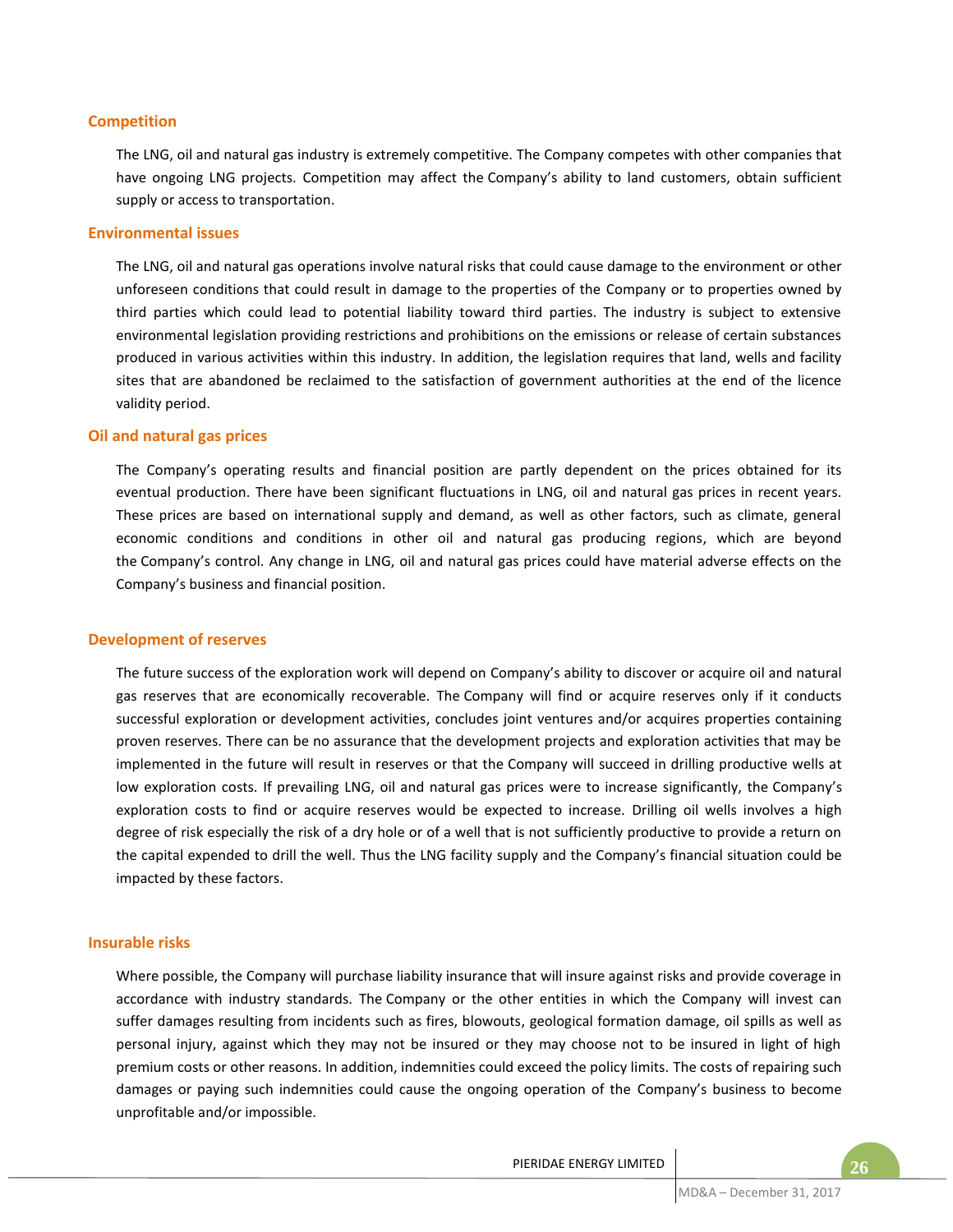## **Conflicts of interest**

Certain directors of the Company serve on the boards of other corporations engaged in natural resource exploration and development operations. Such ties could give rise to conflicts of interest. In making any decisions involving the Company, these directors will satisfy their duties and obligations to deal fairly and in good faith with the Company and the other entities. In addition, these directors will disclose their interest and refrain from voting on any matter that could give rise to a conflict of interest.

#### **Permits, licences and approvals**

The Company's business requires permits and licences from government authorities. There can be no assurance that the Company will obtain all the permits and licences required to continue exploration operations. In addition, if the Company commences commercial operation of property, it must obtain and comply with all the necessary permits and licences. There can be no assurance that the Company will be able to obtain or comply with the requirements of such permits and licences.

## **Title to property**

While the Company has taken reasonable steps to ensure it has good and valid title over its properties, there can be no assurance that title to such properties will not be disputed or challenged. Third parties may have valid claims with respect to the Company's properties.

#### **Litigation**

The Company may be held liable for pollution or for other risks for which it cannot be insured or for risks it may choose not to insure in light of high premium costs or other reasons. Payments of amounts in respect thereof may result in the loss of assets of the Company.

#### **Regulatory impact**

The LNG, oil and natural gas industry is subject to controls and regulations established by the various levels of government with respect to prices, royalties, land tenure, production quotas, imports and exports of LNG, oil, natural gas and environmental protection.

Nothing allows us to plan with certainty the impact these control measures and regulations and their amendments will have on the Company's operations.

The industry is subject to environmental regulations pursuant to a variety of provincial and federal legislation. These legislations provides restrictions and prohibitions on the emission or release of various substances produced or used in association with certain production activities within the industry and which affect the costs and location of wells and facilities and the extent to which activities are authorized. In addition, the legislation requires land, wells and facility sites that are abandoned to be reclaimed to the satisfaction of provincial authorities. Any breach of such legislation may result in the imposition of fines and penalties, suspension or revocation of necessary licences, permits and authorizations to operate a business and enforcement of civil liabilities for pollution damages. In Québec, environmental issues are governed mainly by the Environment Quality Act (Québec). The act

PIERIDAE ENERGY LIMITED **FOR A 27** 27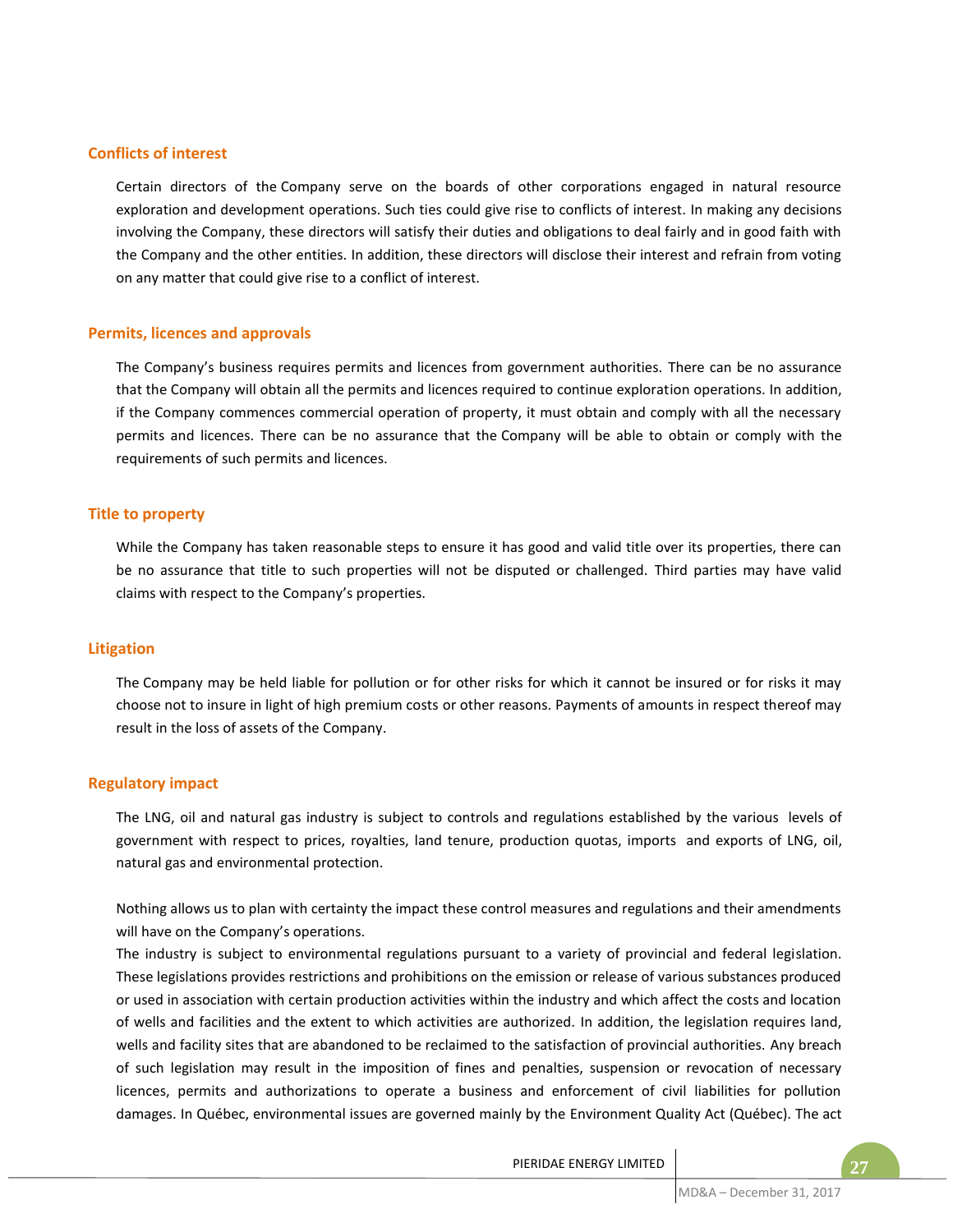imposes obligations with respect to the environment, disclosure and monitoring. Furthermore, the law sets forth an impact study and broader public consultation process regarding environmental assessment and law enforcement issues. In Nova Scotia, environmental issues are governed mainly by the Environment Department and the Environment Policy Documents, the environmental acts, legislations and regulations. There are also Agencies, Boards and Commissions regarding the environment which have legal authority to exercise power over people or an activity and function independent of Government. Their powers may include licensing, advising a Minister, rule and policy making, and issuing approvals

The royalty program implemented by each province is a significant factor in the profitability of LNG, oil and natural gas production. Royalties payable on output are determined by government regulation; they are calculated as a percentage of the gross value of output and, typically, the rate of royalties payable depends in part on the prescribed benchmark price, well productivity, geographical location, field discovery date and the type or quality of the resource produced.

## **Hydraulic fracturing**

The hydraulic fracturing process gives rise to concerns in communities particularly with respect to the drilling fluids used in the fracturing process and their effects on the aquifer, water use in connection with operations, the capability to recycle such water and the seismic effects associated with the process. A number of Canadian provincial governments are currently reviewing aspects of the scientific, regulatory and political framework in which the hydraulic fracturing operations are carried out. At present, most of these governments are taking part in the collection, review and assessment of technical information regarding the hydraulic fracturing process. Pursuant to the new hydrocarbon legislative framework adopted in December 2016, Québec legislation requires that wells and facility sites be built, operated, maintained, abandoned and restored to the satisfaction of the applicable regulatory authorities. The Ministère de l'Énergie et des Ressources naturelles ("MERN") will be issuing regulations governing how hydraulic fracturing is to be carried out under the new legislation. The Ministère du Développement Durable, de l'Environnement et aux Changements Climatiques is also reviewing its main law, the Loi sur la Qualité de l'Environnement and some of its related regulations in conjunction with the MERN. The government of Nova Scotia has banned hydraulic fracturing since November, 2014. The government of New Brunswick has also a ban on hydraulic fracturing.

Although the Company has no way of predicting the impact of any potential regulations on its business, the implementation of new laws, regulations, permits or licences regarding the use or disposal of water, or hydraulic fracturing in general, could increase the Company's compliance costs and the operating and exploration costs of its properties, the litigiation risk and environmental liability of the Company and, in turn, adversely impact the future prospects of the Company and its financial position.

## **Political and social risk**

LNG, oil and natural gas exploration and development activities may be subject to opposition from ecologist, environmentalist, aboriginal and non governmental groups . Demonstrations or acts of civil disobedience could have an impact on the Company's business. There can be no assurance that such activities will not target projects in which the Company holds an interest. Similarly, there can be no assurance as to any attitude or behaviour of a political party or a political group (whether municipal, provincial or federal) that could have an impact on the Company's business.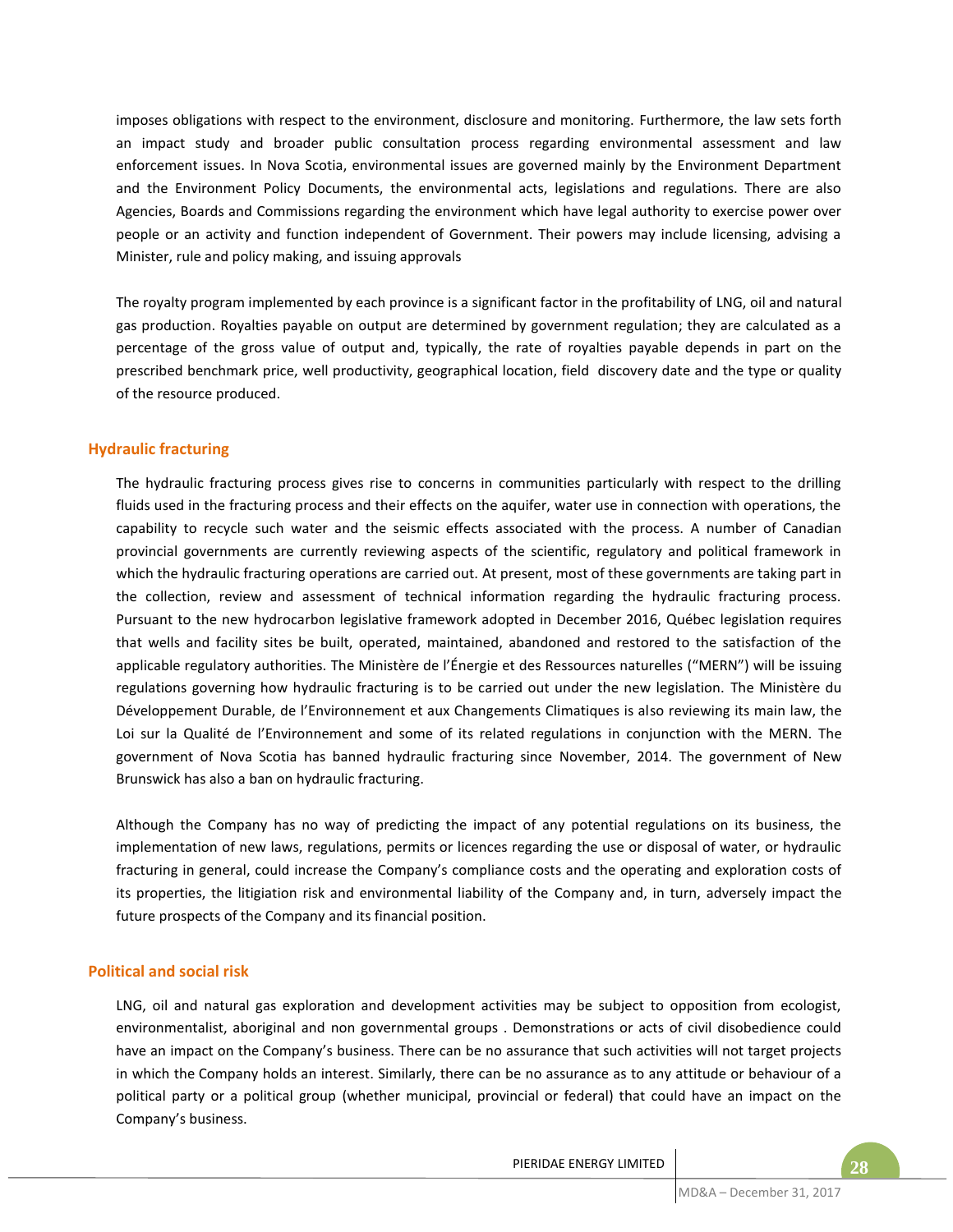## **Land claims**

Some properties may be subject to land claims by First Nations. There can be no assurance that such land claims will not be made against properties in which the Company holds an interest.

## **Availability of drilling equipment and access**

Oil and natural gas exploration and development activities are dependent on the availability of related equipment, more specifically in the areas in which such activities are carried out. Demand for such equipment or access restrictions may affect the Company's ability to procure such equipment and may delay any exploration and development activities.

## **Growth management**

The Company may be subject to growth risks including limitations and pressure on its internal control systems and measures. The Company's ability to manage growth effectively will require it to continuously implement and improve its operating and financial systems and expand, train and manage its core workforce. The Company's inability to support such growth could have a material adverse impact on its business, operations and prospects.

#### **International protocols**

Canada has signed international protocols and conventions setting forth certain environment requirements that may adversely affect the Company's business.

#### **Share price volatility**

The price of common shares is subject to changes owing to numerous factors beyond the Company's control, including reports pertaining to new information, changes in the Company's financial position, sales of the Company's shares in the market, Company announcements or LNG, oil and natural gas prices. There can be no assurance that the market price of the Company's shares will be protected from such fluctuations in the future.

# **10. OTHER INFORMATION**

#### **Supplemental documents**

Certain supplemental documents, including prior management's discussion and analysis and press releases, are available online at www.sedar.com in the documents section or on Pieridae's website at www.pieridaeenergy.com.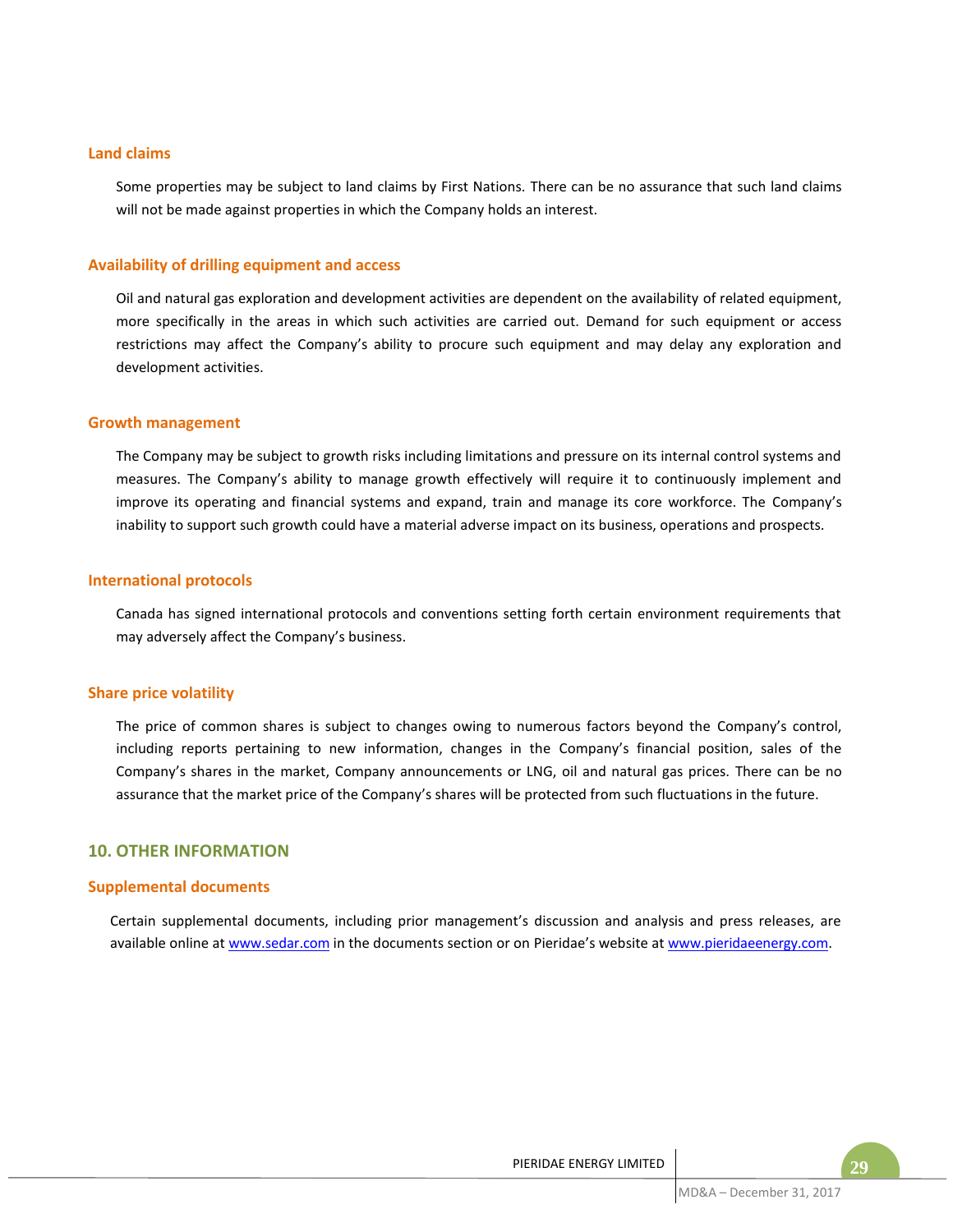## **Regulation 51-102 Section 5.3**

**Exploration expenses incured by Pétrolia (before amalgamation) and Pieridae for the year ended December 31, 2017 are detailed as follows:**

|                                      | Geology<br>Geophysics | Completion<br>and<br>drilling<br><b>Analysis</b><br><b>Fracturing</b> |                          |                          |                          | General<br>expenses      | <b>Options</b>           | Site<br>Provision<br>maintenance |        | Total          |
|--------------------------------------|-----------------------|-----------------------------------------------------------------------|--------------------------|--------------------------|--------------------------|--------------------------|--------------------------|----------------------------------|--------|----------------|
|                                      | \$                    | \$                                                                    | \$                       | \$                       | \$                       | \$                       | \$                       | \$                               | \$     | \$             |
|                                      | [000s]                | [000s]                                                                | [000s]                   | [000s]                   | [000s]                   | [000s]                   | [000s]                   | [000s]                           | [000s] | [000s]         |
| Anticosti                            |                       |                                                                       |                          |                          |                          | $\overline{2}$           |                          |                                  |        | $\overline{2}$ |
| Gastonguay                           | ٠                     | $\overline{\phantom{a}}$                                              | $\overline{\phantom{a}}$ |                          | ٠                        | $\overline{\phantom{a}}$ | ٠                        |                                  | -      |                |
| Gaspésia<br>Marcel-Tremblay<br>Edgar | 6                     | 32                                                                    |                          |                          | ٠                        | 5                        |                          |                                  |        | 43             |
| Gaspé                                | 3                     | 5                                                                     |                          |                          |                          | 33                       | $\overline{\phantom{a}}$ | 47                               | 4      | 92             |
| Bourque                              | 20                    | 1                                                                     | 891                      | 85                       | 272                      | 129                      | $\overline{\phantom{a}}$ | 118                              | 63     | 1,579          |
| Haldimand                            | $\mathbf{1}$          | 1                                                                     | $\overline{\phantom{a}}$ | 103                      | 3                        | 115                      | $\overline{\phantom{a}}$ | 378                              | 36     | 637            |
| Tar Point                            | ٠                     |                                                                       |                          | $\overline{\phantom{a}}$ | $\overline{\phantom{0}}$ | $\overline{\phantom{a}}$ | $\overline{\phantom{a}}$ | 115                              | 8      | 123            |
| Matapédia                            | ٠                     | 3                                                                     |                          |                          |                          | $\mathbf{1}$             | ٠                        |                                  |        | 4              |
|                                      | 30                    | 42                                                                    | 891                      | 188                      | 275                      | 285                      | $\overline{a}$           | 658                              | 111    | 2,480          |

## **Exploration expenses incured by Pétrolia for the year ended December 31, 2016 are detailed as follows:**

|                                      |                          |                          | Completion<br>and        |                          |                          | General                  |                          |                          | Site                     |        |
|--------------------------------------|--------------------------|--------------------------|--------------------------|--------------------------|--------------------------|--------------------------|--------------------------|--------------------------|--------------------------|--------|
|                                      | Geology                  | Geophysics               | drilling                 | <b>Analysis</b>          | Fracking                 | expenses                 | <b>Options</b>           | Provision                | maintenance              | Total  |
|                                      | \$                       | \$                       | \$                       | \$                       | \$                       | \$                       | \$                       | \$                       | \$                       | \$     |
|                                      | [000s]                   | [000s]                   | [000s]                   | [000s]                   | [000s]                   | [000s]                   | [000s]                   | [000s]                   | [000s]                   | [000s] |
| Anticosti                            |                          |                          |                          |                          |                          | 3                        |                          | 26                       |                          | 29     |
| Gastonguay                           |                          |                          |                          |                          |                          | $\overline{\phantom{a}}$ |                          |                          |                          |        |
| Gaspésia<br>Marcel-Tremblay<br>Edgar |                          |                          |                          |                          |                          |                          |                          |                          |                          |        |
| Gaspé                                | 81                       | 19                       | 13                       |                          |                          | 36                       | 13                       | 32                       | $1\,$                    | 195    |
| Bourque                              | 91                       | 20                       | 8,627                    | 3                        | $\overline{\phantom{a}}$ | 29                       | 31                       | 148                      | 11                       | 8,960  |
| Haldimand                            | 5                        | $\mathbf{1}$             | 522                      | 12                       | $\overline{\phantom{a}}$ | 56                       | 28                       | 75                       | 108                      | 807    |
| Tar Point                            | 10                       | $\overline{\phantom{a}}$ | $\overline{\phantom{a}}$ | $\overline{\phantom{a}}$ | $\overline{\phantom{0}}$ | $1\,$                    | $\overline{\phantom{a}}$ | 16                       | $\overline{2}$           | 29     |
| Matapédia                            | $\overline{\phantom{a}}$ |                          | $\overline{\phantom{a}}$ | $\overline{\phantom{0}}$ |                          | $\overline{\phantom{a}}$ | $\mathbf{1}$             | $\overline{\phantom{a}}$ | $\overline{\phantom{a}}$ | 1      |
|                                      | 187                      | 40                       | 9,162                    | 15                       | $\blacksquare$           | 125                      | 73                       | 297                      | 122                      | 10,021 |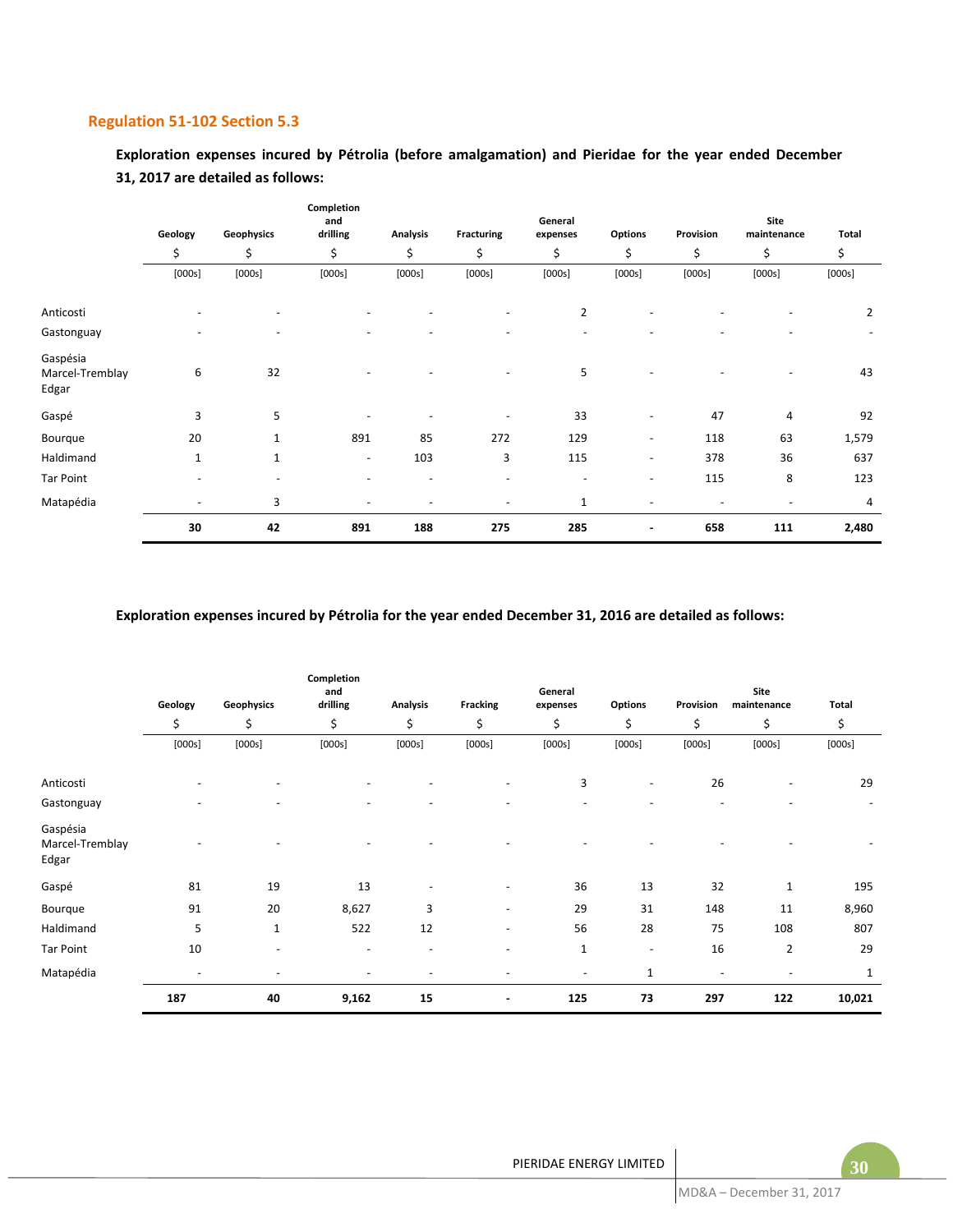## **Règlement 51-102 section 5.4**

# *Information regarding shares issued, stock options and warrants as at March 15, 2017*

Common shares: 50,517,602 shares are issued and outstanding.

Stock options outstanding: the stock options granted to directors, members of senior management, employees and service providers are as follows:

| <b>Number</b> | <b>Exercise price</b> | <b>Expiry date</b> |
|---------------|-----------------------|--------------------|
| 33,333        | \$11.76               | September 14, 2018 |
| 32,496        | \$8.04                | December 5, 2018   |
| 27,500        | \$8.04                | May 27, 2019       |
| 61,664        | \$5.82                | November 25, 2019  |
| 6,250         | \$6.84                | 25 mars 2020       |
| 6,250         | \$6.60                | May 27, 2020       |
| 104,680       | \$4.08                | November 24, 2020  |
| 9,375         | \$2.64                | May 25, 2021       |
| 44,115        | \$0.01                | June 8, 2021       |
| 441,150       | \$4.08                | June 8, 2021       |
| 441,150       | \$4.08                | June 13, 2021      |
| 34,374        | \$2.52                | August 25, 2021    |
| 441,150       | \$5.67                | October 19, 2021   |
| 111,085       | \$1.98                | November 16, 2021  |
| 1,007,400     | \$5.67                | January 28, 2023   |
| 2,801,972     |                       |                    |

Warrants outstanding: 343,747 warrants exercisable at a price of \$6.48 per share until November 6, 2018. Each warrant entitles the holder to purchase one common share of the Company at the stipulated exercise price until the expiry date.